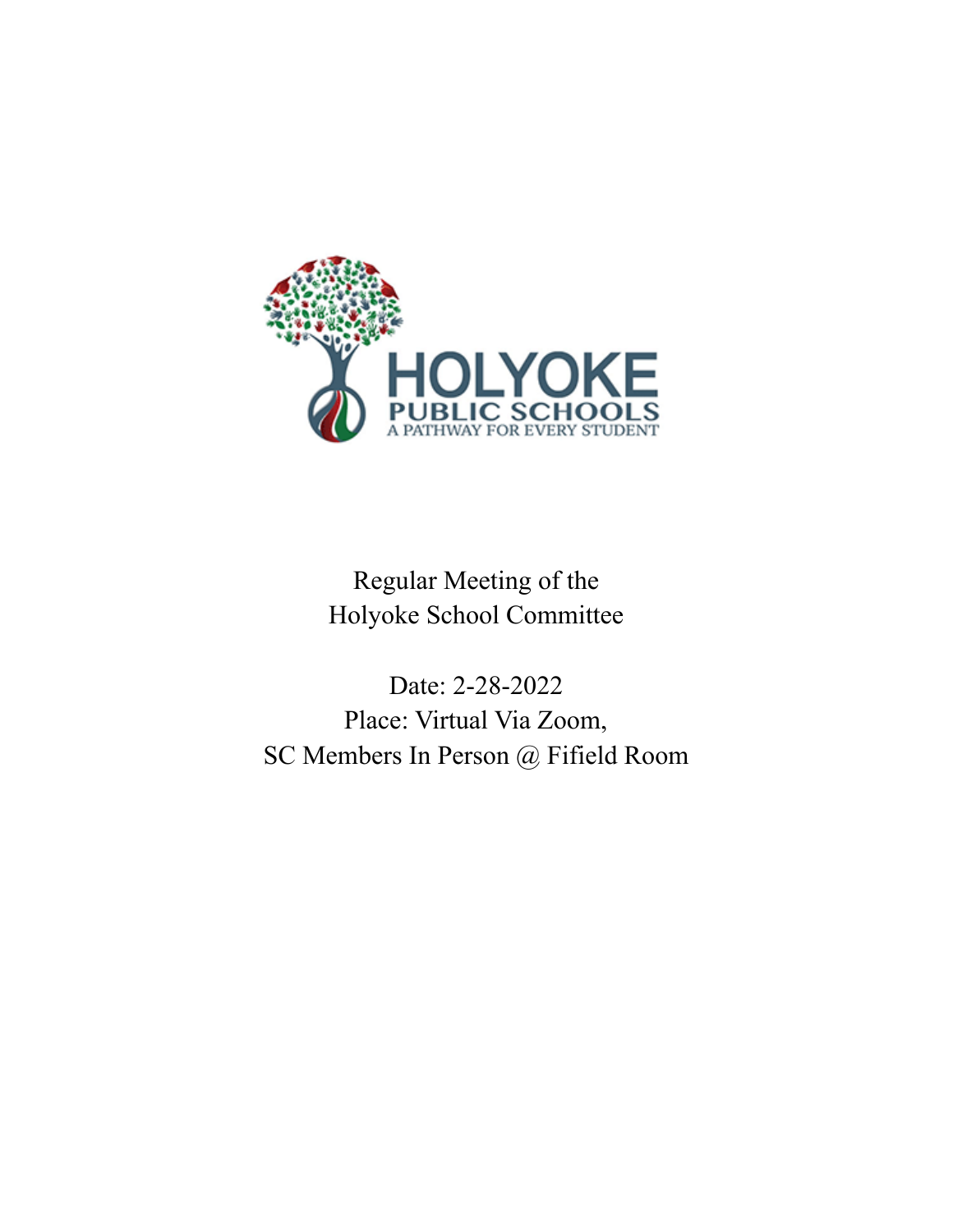## HOLYOKE PUBLIC SCHOOLS Holyoke, Massachusetts

#### MEETING NOTICE

Governor Baker signed a bill into law on June 16, 2021, allowing public bodies to hold remote meetings through *April 22, 2022.*

NOTICE IS HEREBY GIVEN IN ACCORDANCE WITH CHAPTER 28 OF THE ACTS OF 2009, SECTIONS 17-20 (FORMERLY SECTION 23B OF CHAPTER 39) OF THE MASSACHUSETTS GENERAL LAWS, THAT A **REGULAR MEETING** OF THE HOLYOKE SCHOOL COMMITTEE WILL BE HELD AT **6:00 PM** ON **MONDAY, FEBRUARY 28, 2022.**

THE PUBLIC CAN ACCESS THIS MEETING VIA ZOOM WEBINAR HERE: *<https://hps-holyoke-ma-us.zoom.us/j/85266232176?pwd=ci9tWEs3cG81SkQxdXZrWW5GenBXQT09>* (Spanish Interpretation will be available).

HOLYOKE SCHOOL COMMITTEE

AGENDAATTACHED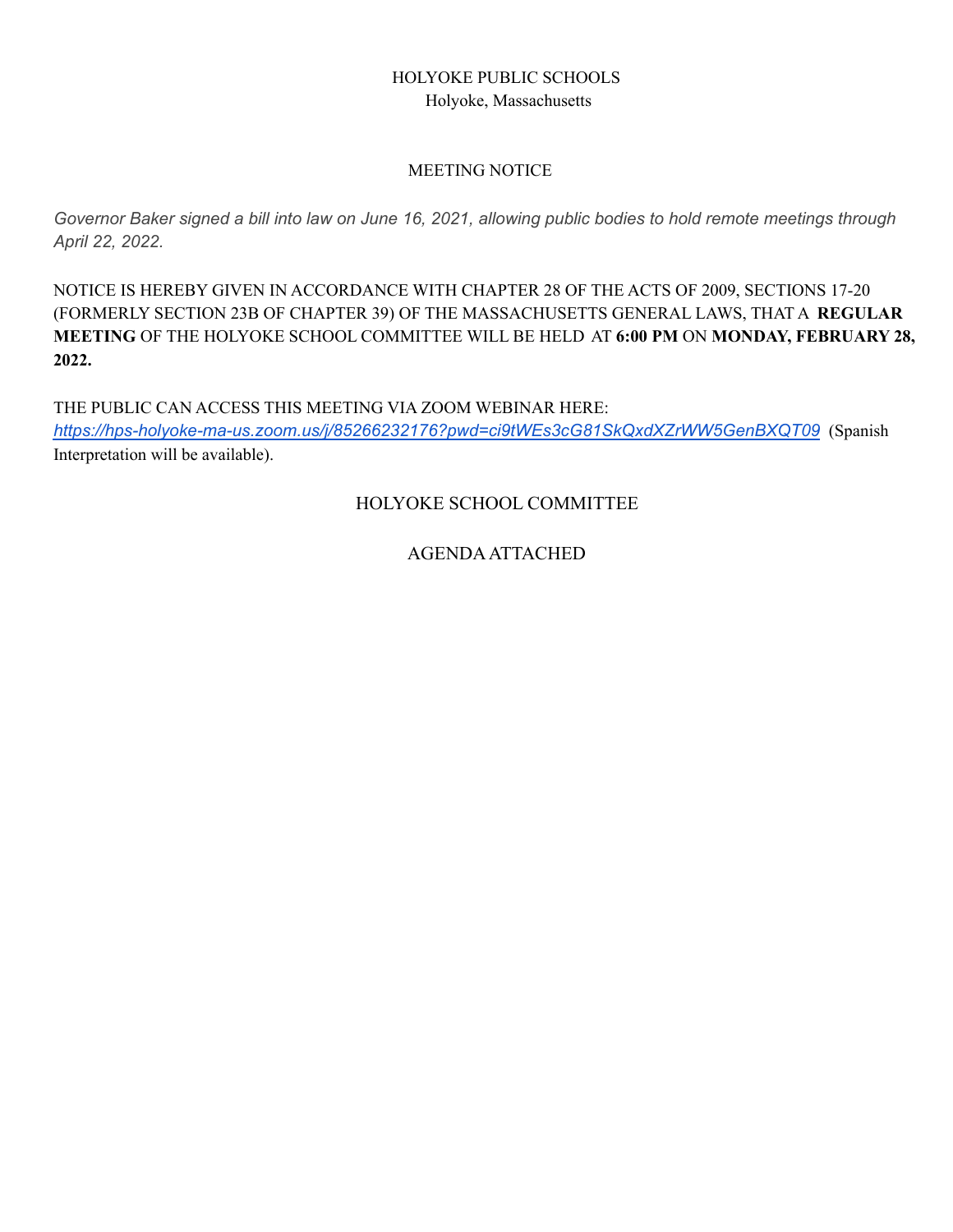# CITY OF HOLYOKE SCHOOL COMMITTEE

#### **SCHOOL COMMITTEE AGENDA**

**DATE: MONDAY, FEBRUARY 28, 2022.**

**TIME:** 6:00 PM

**LOCATION: Remote** Via Zoom webinar, School Committee Members in Person

Governor Baker signed a bill into law on June 16, 2021, allowing public bodies to hold remote meetings through *April 22, 2022.*

#### *Members of the public can access the meeting here:*

*<https://hps-holyoke-ma-us.zoom.us/j/85266232176?pwd=ci9tWEs3cG81SkQxdXZrWW5GenBXQT09>*

#### **1. CALL TO ORDER ~ ROLL CALL ~ PLEDGE OF ALLEGIANCE**

Pursuant to M.G.L. c. 30A, s. 20, I am hereby informing all attendees that a video and audio recording is being made of the meeting and the meeting is being live-streamed and run live on the City's community *TV channel.*

#### **2. STUDENT SHOWCASE -**

a. Morgan School

#### **3. PUBLIC COMMENT (via the remote link above)**

Members of the public wishing to submit public comments can email sagarcia@hps.holyoke.ma.us no later than 3:00 p.m. Monday, February 28, 2022.

#### **Comments will either be displayed or read during the meeting**.

#### **4. COMMUNICATIONS & REPORTS**

**a. Student Reports**

■

**b. Presentations** ■

#### **c. Superintendent/Receiver Reports**

- Entry Plan Findings Report
- Update on ELA, Math, Dual Language, and Science
- COVID 19 / Masking Update

#### 5. **NEW BUSINESS**

- a. Recommendation to refer the Fiscal Year 23 proposed school budget to the finance sub committee
- b. December Meeting Minutes
- c. January Meeting Minutes

#### 6. **ONGOING BUSINESS**

- a. Updates from Subcommittees
- 7. **ANNOUNCEMENTS**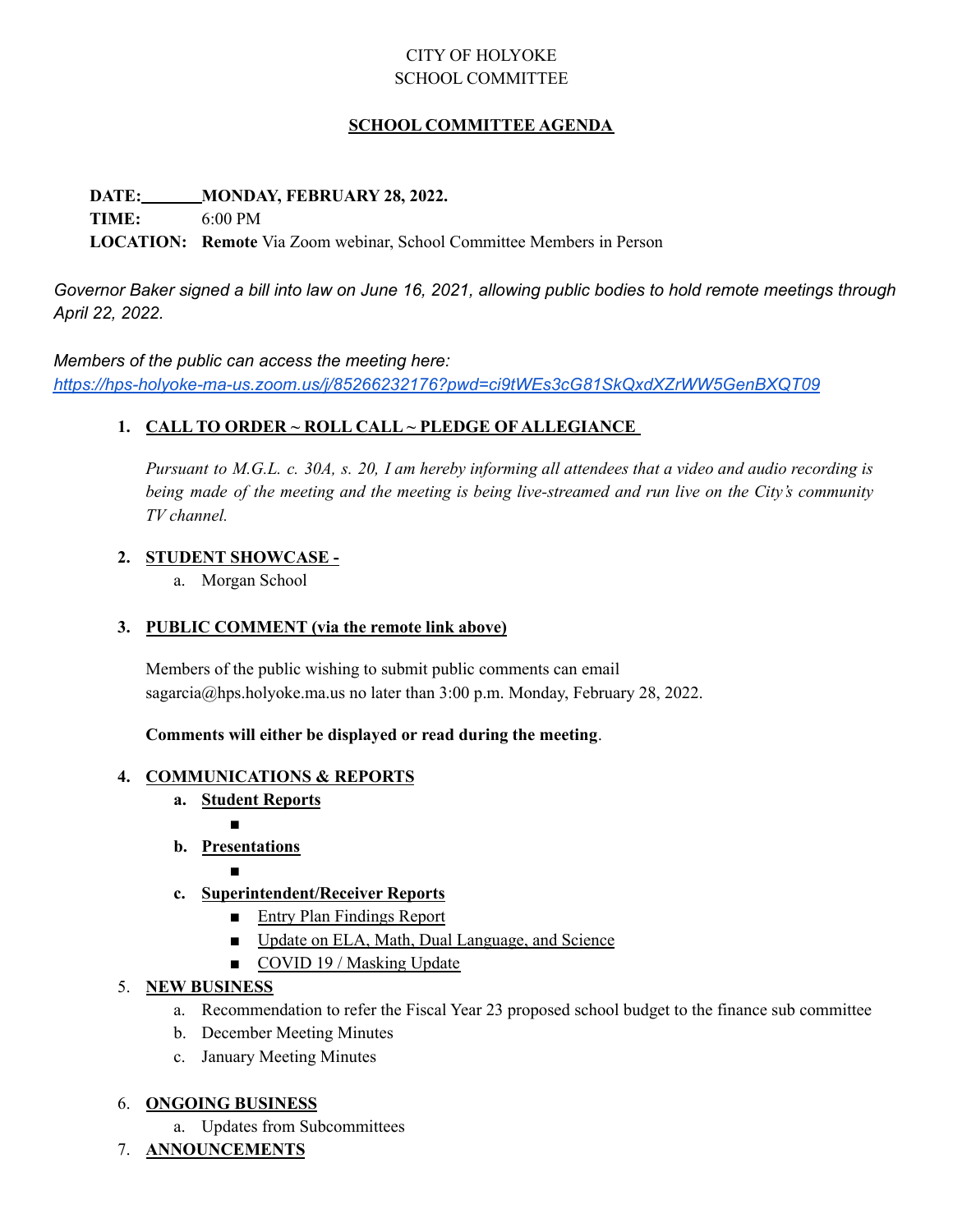The listing of matters are those reasonably anticipated by the Chair which may be discussed at the meeting. Not all items listed may in fact be discussed and other items not listed may also be brought up for discussion to the extent permitted by law.

\*The Holyoke Public Schools makes available a public discussion period for persons in the audience to address the Committee on specific agenda items. In order to hear as many speakers as possible, the Committee asks individuals to continue their remarks to two (2) minutes. Any person wishing to submit longer testimony should give copies to the Committee Secretary before the meeting so that it may be distributed to Committee members. The speaker can then summarize this testimony at the meeting within the two (2) minute time period. Persons wishing to speak should register with the Committee Secretary immediately before the meeting begins. Individuals who request specific items to be included on the Committee's agenda should mail a written request fifteen (15) days in advance of a Committee meeting date to Sam Garcia, in care of the Receiver's Office, 57 Suffolk Street, Holyoke, MA 01040.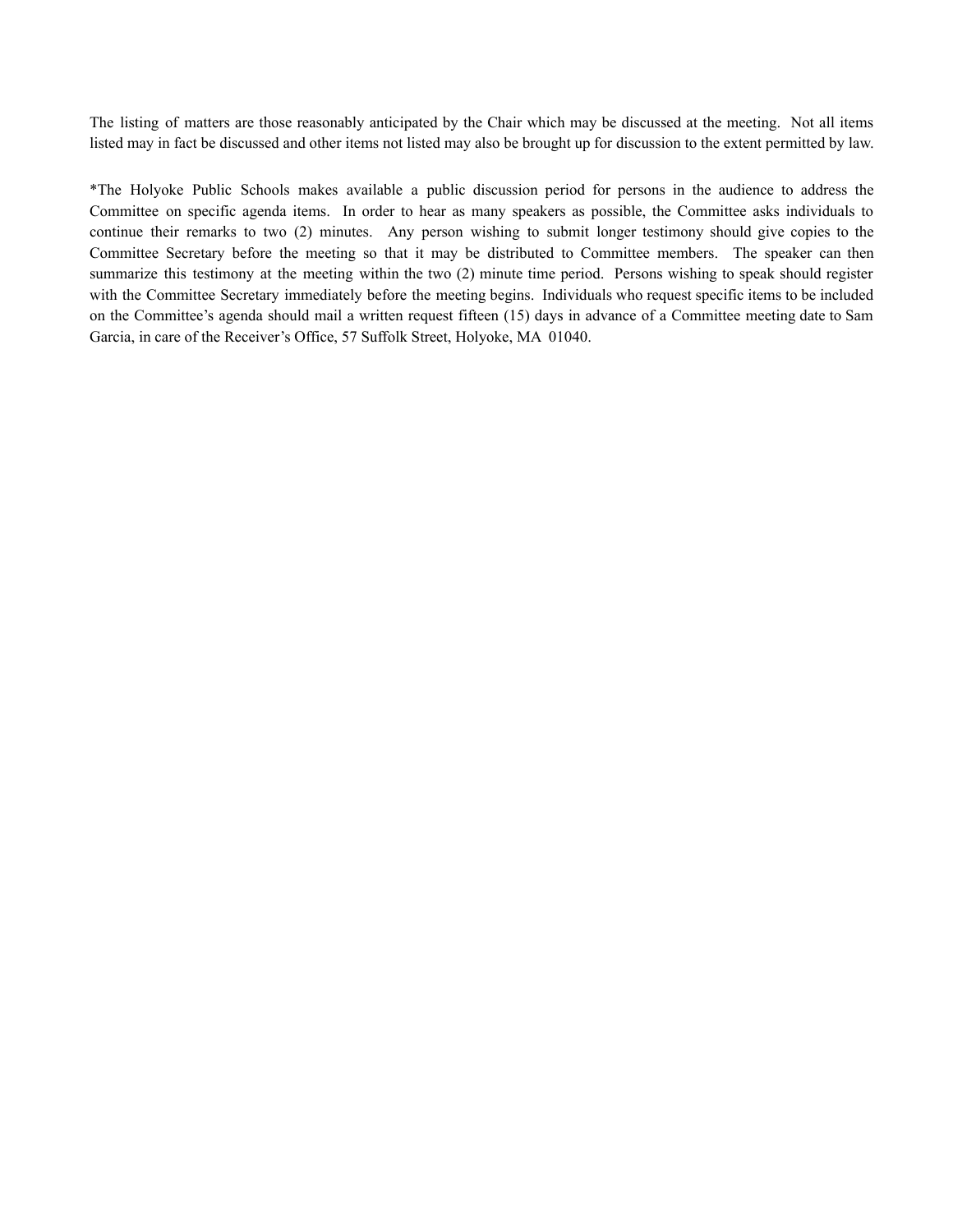

# **School Committee Meeting**

# **Superintendent/Receiver Report**

# **February 28, 2022**

## **Entry Plan Findings Report**

You received an advanced draft copy of my findings report last month. You will receive an official copy in your email inbox on the evening of Sunday, February 27. The plan will be released to all stakeholders during the day on February 28, and we will discuss it at our meeting. I appreciate the input you have provided to me thus far and look forward to more feedback.

## **Curriculum and Instruction Update**

#### **Academic Monitoring & Support**

This year the Academic Department had two main priorities for improving support to schools with a focus on continuous improvement of our instructional model: Increasing our internal academic monitoring systems (and ensuring they align and support the work with Relay and School Empowerment Network (SEN) evaluations and formalizing school specific support and partnerships.

The Academic Department has established a Core [Instructional](https://docs.google.com/document/d/1HO_xJ2YU0qY5yyRd4EIxEaDjKHoLoHTbObjgfhUABOI/edit?usp=sharing) Monitoring Process outlined in this document. The results from the quarter 1 Academic Monitoring Walks were internally reviewed by the Academic Department, the Cabinet team and individual feedback was provided to every school. This document outlines the full [report](https://docs.google.com/document/d/1PjTFtlf3qpJnbVglb6lZdcKtBKV1zGMDf7sp2pfaTZs/edit?usp=sharing) and indicates the next steps that the academic department took to address the data: namely focusing PD sessions on discourse, differentiating instruction/small group targeted instruction and refocusing Instructional Coach/Expert Teachers' time on supporting lesson internalization and planning (aligned to and in support of Relay practices outlined in the Getting Better Faster Trajectory). A separate school level feedback form is provided to each school following the walk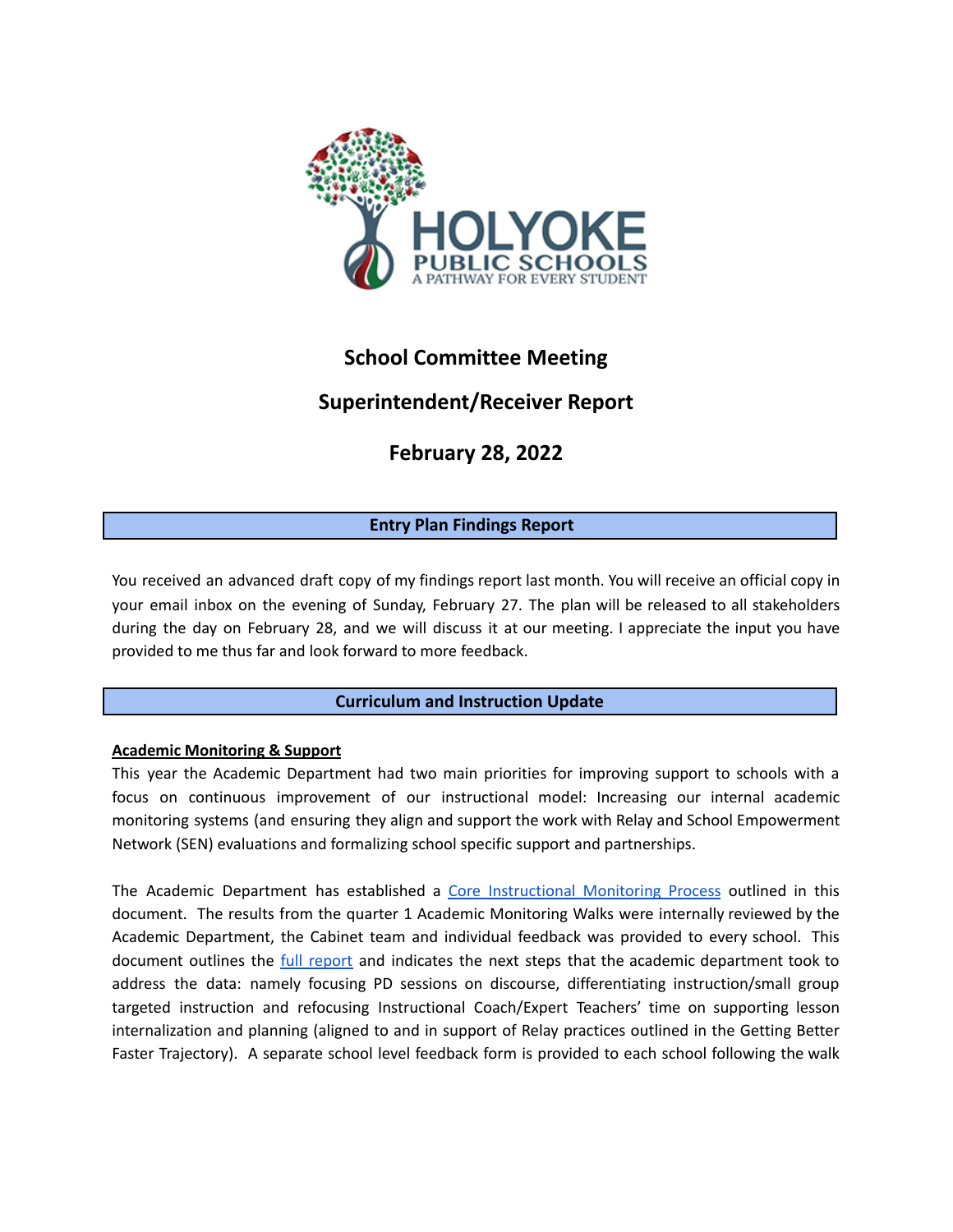that outlines school and district next steps aligned to the Getting Better Faster Trajectory from Relay. Here is a sample school level [feedback](https://docs.google.com/document/d/1R9YIhjhYitw-aUoYbX4GB7IEuFrPFWcnvoaX3gB4cYw/edit?usp=sharing) form.

This year the Academic Directors have established Monthly Check-in schedules with all schools. The agenda structure of these meetings is: Discuss school specific curriculum and instructional needs, review school level data (particularly Tier 2 data since Tier 1 is the priority of Relay obs/feedback with EDSLs), and visit a few classrooms together to focus on feedback on Tier 1 and 2 instruction. Meeting notes and actions are kept in an agenda tracker that both the directors and school leaders have ownership of and collaboratively develop each month's agenda.

#### **Curriculum Revision Process and Upcoming Needs**

Curriculum is reviewed and revised in order to ensure:

- Core curriculum is high-quality and standards-aligned for every grade level
- Culturally relevant and responsive materials
- Clearly structured units and lesson format to support teacher planning and lesson internalization

Curriculum Evaluation Process that is used is outlined below:

# **Evaluate Current Curriculum**

Does it meet the minimum requirements?

- **Grade Level Standards-Aligned**
- Clearly structured unit and lesson plans/ease of use for teachers
- Culturally responsive and engaging materials/ students see themselves reflected in the content  $\bullet$



**Current Curriculum Revision Needs:**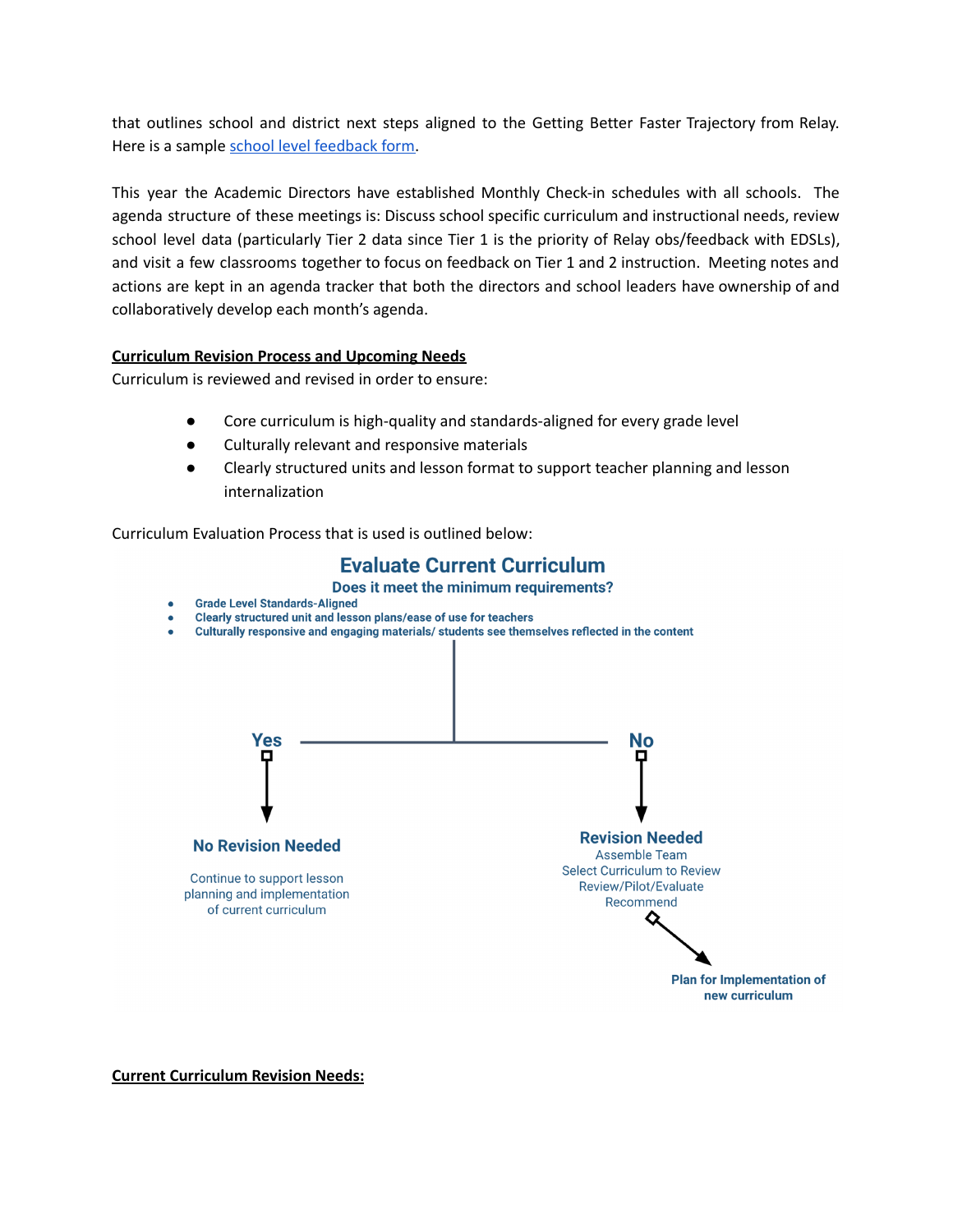| <b>Need Revision</b>                    | <b>Current Status</b>                                                                                            | <b>Next Steps</b>                                                                                         |
|-----------------------------------------|------------------------------------------------------------------------------------------------------------------|-----------------------------------------------------------------------------------------------------------|
| <b>ELA Grades 3-8 (non-DL schools)</b>  | <b>Vetting materials and reviewing</b><br>feedback from teachers<br><b>Communication Planning</b>                | <b>Select curriculum</b><br><b>Plan PD</b><br><b>Implement</b><br><b>Communication Plan</b>               |
| <b>Dual Language SLA/ELS Grades K-8</b> | Vetting materials and soliciting input<br>from teachers                                                          | <b>Select curriculum</b><br><b>Implement</b><br><b>Communication Plan</b><br><b>Plan PD</b>               |
| <b>Math Grades K-5</b>                  | <b>Team made recommendations</b><br><b>Communication Plan began</b>                                              | Develop multi-year roll<br>out plan<br><b>Plan PD</b>                                                     |
| <b>Science Grades 6-8</b>               | <b>Team decided on OpSciEd</b><br><b>Applied for grant</b><br><b>Communication plan began</b>                    | <b>Plan PD</b><br><b>Phase 1 Implementation</b><br>Fall 22                                                |
| <b>History/Social Studies 6-12</b>      | <b>Consultant working with HS team to</b><br>develop revised curriculum<br><b>History Alive Selected for 6-7</b> | <b>Complete HS units by</b><br>Fall 22<br><b>Implement</b><br><b>Communication plan</b><br><b>Plan PD</b> |

#### **Assessment Decision Making:**

The Academic Department is responsible for ensuring that the district has a meaningful assessment system in place for all students. The focus of the assessment plan is to implement strong benchmark assessments, curriculum aligned/standards-aligned assessments and developmental screeners (PK-2) that support instructional planning. The team continuously reviews our assessments to refine, reduce, and improve assessment practices. Over the past few years, due to multiple leadership transitions, a gap in our assessment system was identified. Standards-based quarterly assessments need to be implemented. This year, we attempted to use a system (Naiku) that failed. We have put curriculum embedded or aligned assessments in place this year but we know we need to partner with an assessment company to have fully functional data that is able to be incorporated into our data dashboard.

We have set the quarterly assessment dates for School Year 2022-2023 and are currently vetting two assessment systems: ANET and Edulastic. HPS has used ANET off and on over the past 5 years, with it being discontinued last school year based on the previous Superintendent's direction. Edulastic has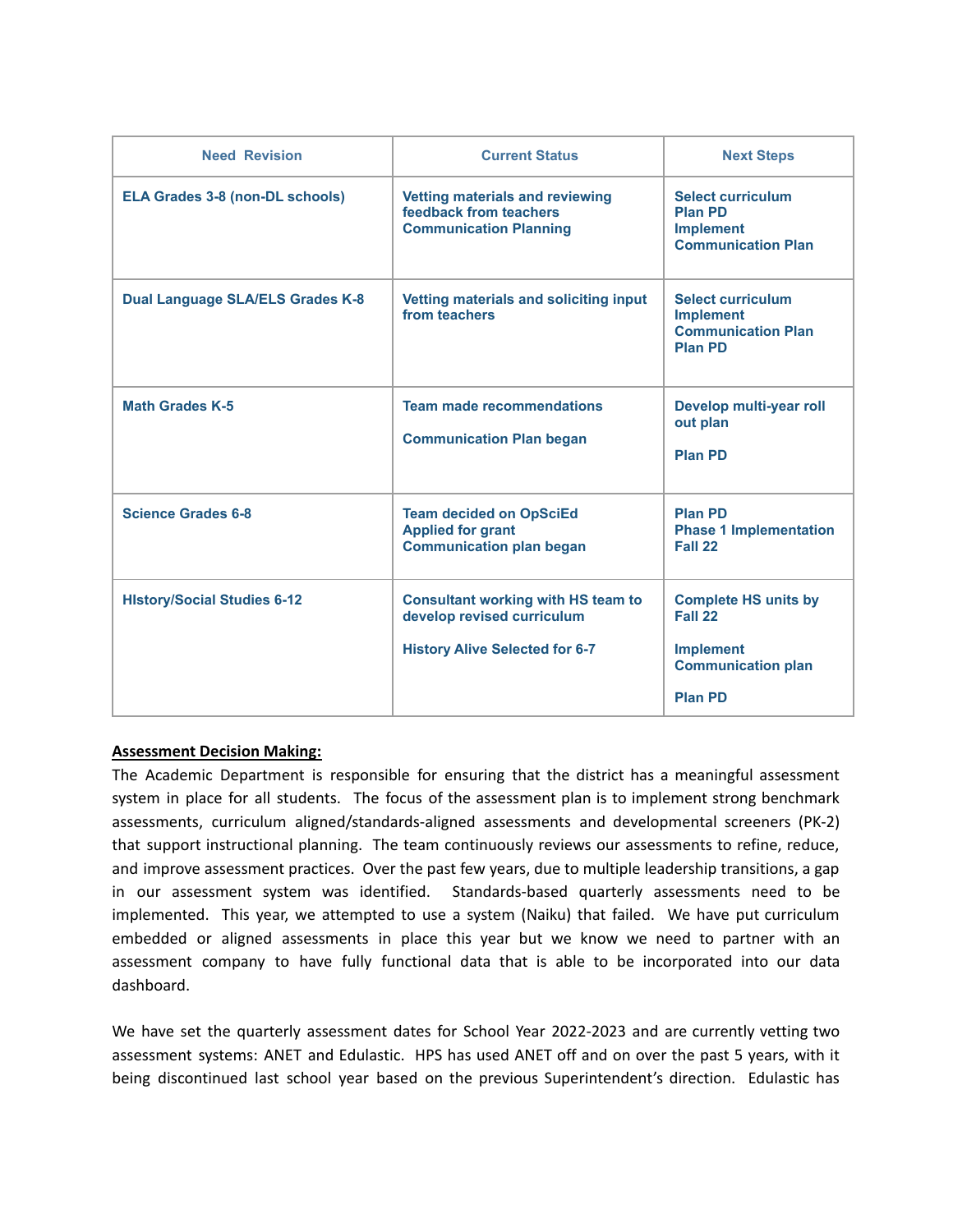been used for a few years by the High School Science Department and was piloted by the 6-8 Science team this year. A team composed of Directors, 3 principals, the EDSLs and Data team have evaluated both systems based on an evaluation questionnaire used to rank both systems in their ability to meet our needs as a district. The main priorities need to be met by the vendor we eventually select: 1. technology enhanced standards-based assessment items available 2. Ease of use for teachers, students, and timely data availability in easy to read reports 3. Ability to provide school and district level achievement data and integrate with our data dashboard 4. Ability to administer the assessments in English and Spanish. Our timeline for decision making is: Determine vendor by end of March and have the system set up, assessments developed and/or translated into Spanish and ready for implementation by August.

#### **Key Instructional Partnerships**

Ongoing instructional improvement support focused on supporting teacher content expertise development and system structures.

- MTSS and Multilingual Learners- Dr. Rinaldi and Kelly Cooney
- **MABE supporting Dual Language Expansion**
- ST*Math* PD/Networks, *Illustrative Math* Coaching (Lesley Univ.), AddVantage Math Recovery (AVMR) coursework
- Crafting Minds- Melissa Orkin: Structured Literacy

#### **COVID 19 Update**

From February 15 - 17, we accepted responses to a survey on when HPS should end the mask mandate. 1,722 people responded (648 respondents were only staff members and 1074 people were family members, both staff and family members or had another connection to HPS). 69% want to continue the mask mandate for now. We will discuss the details and next steps at our meeting.

Currently as of midday on 2/23/2022, We have been in school 108 days. The total cases since the start of school 1601 cases (1306 students and 295 staff). Total cases past 2 weeks (2/9/2022 - 2/23/2022): 37 (30 students and 7 staff).

In March HPS Nurses and Cataldo Ambulance Service are offering FREE COVID-19 Vaccination Clinics for eligible students ages 5 and older, their families, and HPS staff. They are able to provide both vaccines and boosters. Students who attend will still be marked "present" for school for the entire day. Each clinic is 9-1 and by appointment only. Families can sign up directly through the following links attached in the appendix. There will be 4 initial Vaccine Clinics March 1-4 and then 4 follow-up clinics March 22-25.

- Metcalf, March 1 & March 22
- Peck/Veritas, March 2 & March 23
- EN White March 3 & March 24
- McMahon, March 4 & March 25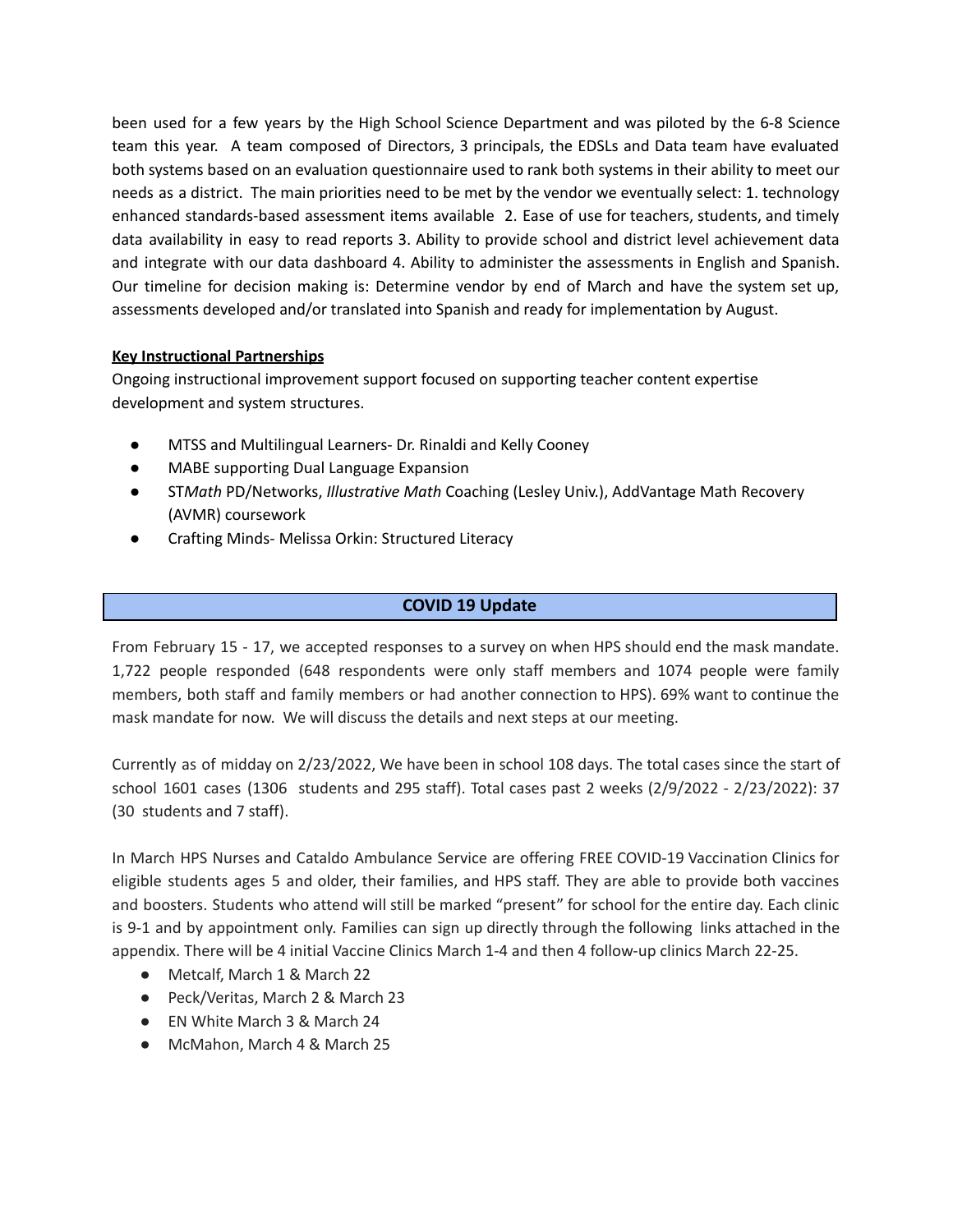# **Appendix**

| COVID-19 Vaccination Clinics HPS/Cataldo Ambulance - No Walk-ins - Hours 9-1 |                               |                                |                                                                                                               |                                                                                                                                                                                    |  |  |  |  |  |  |
|------------------------------------------------------------------------------|-------------------------------|--------------------------------|---------------------------------------------------------------------------------------------------------------|------------------------------------------------------------------------------------------------------------------------------------------------------------------------------------|--|--|--|--|--|--|
| <b>School</b>                                                                | <b>First</b><br><b>Clinic</b> | <b>Second</b><br><b>Clinic</b> | <b>Link to Register</b>                                                                                       | QR Code                                                                                                                                                                            |  |  |  |  |  |  |
| Metcalf                                                                      | March 1                       | March 22                       | https://home.color.co<br>m/vaccine/register/cat<br>aldo?calendar=1cc4ad<br>ec-5eca-4e5a-bed9-50<br>585fee3260 | <b>QR Code Link for</b><br><b>Metcalf</b>                                                                                                                                          |  |  |  |  |  |  |
| Peck/Veritas                                                                 | March <sub>2</sub>            | March 23                       | https://home.color.co<br>m/vaccine/register/cat<br>aldo?calendar=350237<br>a9-22f3-4459-a693-ff0<br>894543392 | <b>QR Code Link for</b><br><b>Peck/Veritas</b>                                                                                                                                     |  |  |  |  |  |  |
| <b>EN White</b>                                                              | March <sub>3</sub>            | March 24                       | https://home.color.co<br>m/vaccine/register/cat<br>aldo?calendar=ddb5fb<br>79-ab5f-4d46-8675-96<br>fd227dfa4b | <b>QR Code link for ENW</b>                                                                                                                                                        |  |  |  |  |  |  |
| McMahon                                                                      | March 4                       | March 25                       | https://home.color.co<br>m/vaccine/register/cat<br>aldo?calendar=3fc522<br>6a-89f5-416d-813d-ff2<br>5135e24a0 | <b>QR Code for MCM</b><br>https://mail.google.com/mail/u/3?ui=2<br>&ik=f6e8134b46&attid=0.1&permmsgi<br>d=msg-f:1723678028314864414&th=<br>17ebbc08c8da6b1e&view=att&disp=s<br>afe |  |  |  |  |  |  |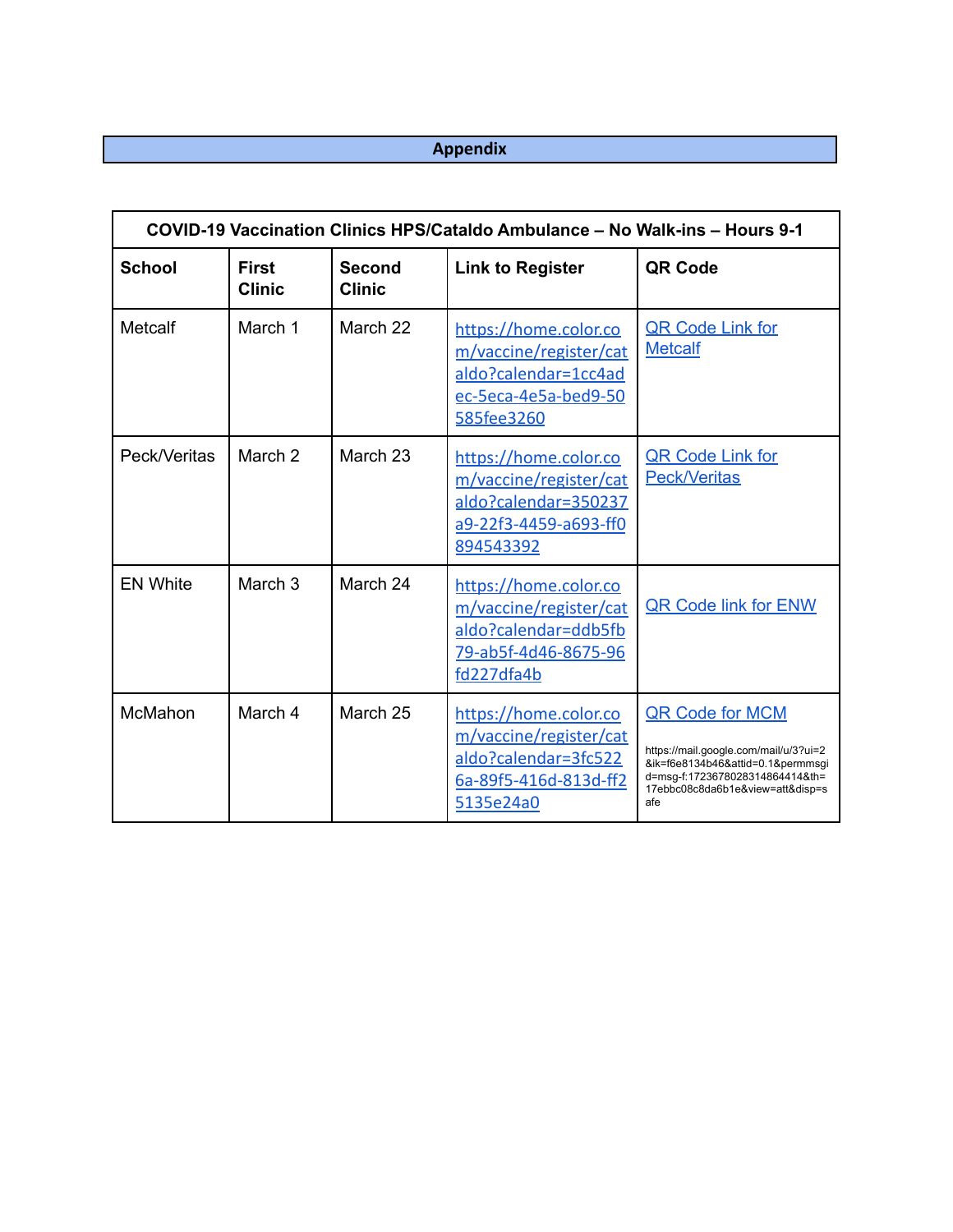

# *Massachusetts Department of Elementary and Secondary Education*

*75 Pleasant Street, Malden, Massachusetts 02148-4906 Telephone: (781) 338-3000* 

*TTY: N.E.T. Relay 1-800-439-2370*

Jeffrey C. Riley *Commissioner*

# **MEMORANDUM**

| To:      | Members of the Board of Elementary and Secondary Education              |
|----------|-------------------------------------------------------------------------|
| From:    | Jeffrey C. Riley, Commissioner                                          |
| Date:    | January 14, 2022                                                        |
| Subject: | Update on Chronically Underperforming Schools: FY2022 Quarter 2 Reports |

This month, I am presenting the second of four quarterly progress updates to the Board of Elementary and Secondary Education (Board) on the four chronically underperforming schools and their implementation of their school turnaround plans. These updates are focused on activities from November and December 202[1](#page-9-0). As described in the first quarterly report<sup>1</sup>, the narrative for this progress update has been provided by the School Empowerment Network, based on classroom observations led by that group during that timeframe. The third quarterly update will be presented in April and a final annual review will come in June.

FY2021 assessment data for each school has been included for your reference.

#### **Chronically Underperforming Schools**

In the fall of 2013, four schools were designated as chronically underperforming schools in response to their low performance and lack of improvement while in underperforming status: Paul A. Dever Elementary School (Dever) and John P. Holland Elementary School (UP Academy Holland) in Boston, Morgan Full Service Community School (Morgan) in Holyoke, and John Avery Parker Elementary School (Parker) in New Bedford.

<span id="page-9-0"></span> <sup>1</sup> The first quarterly report for FY2021 can be found here: https://www.doe.mass.edu/bese/docs/fy2022/2021-10/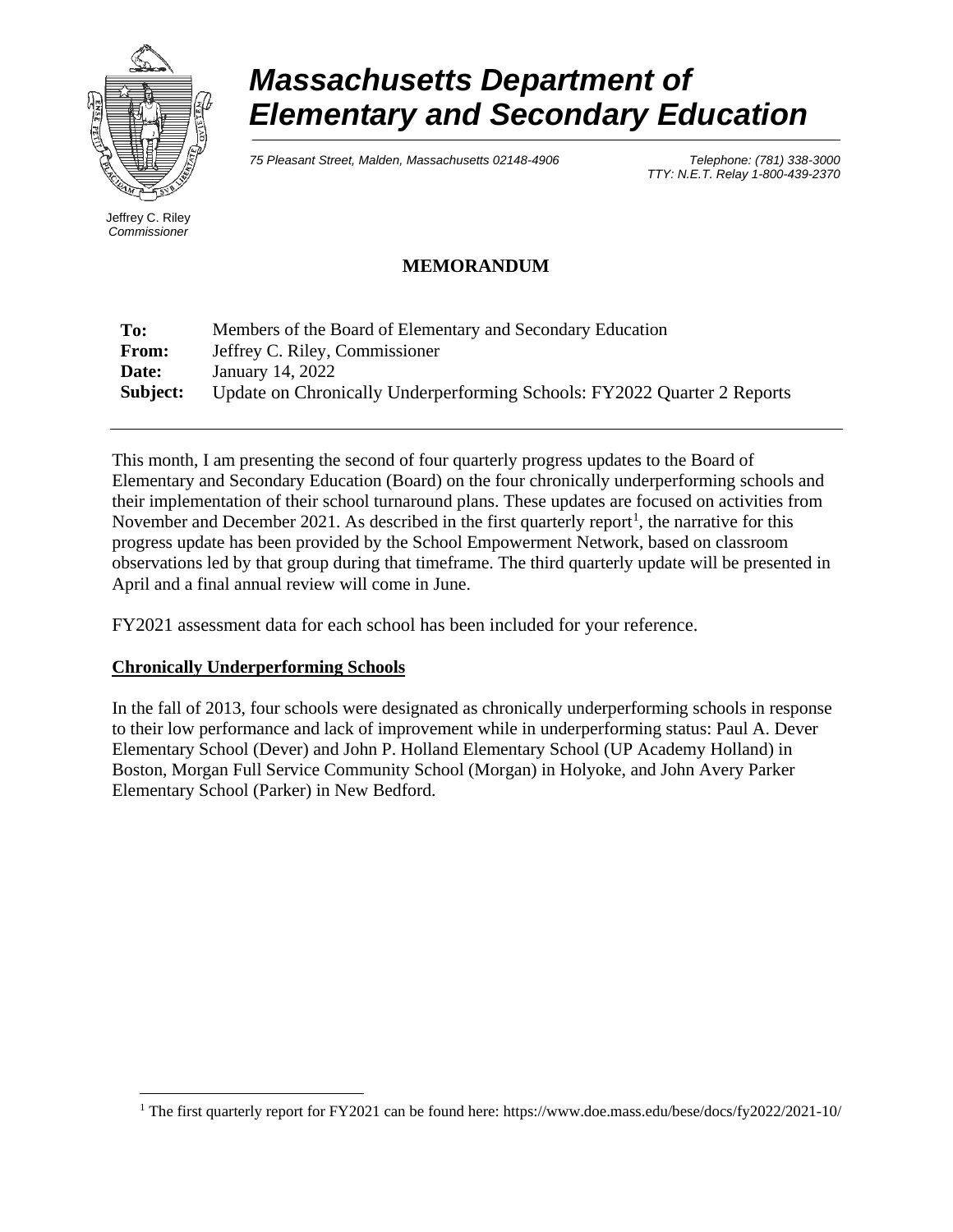#### **Paul A. Dever Elementary School, Boston, MA**

#### **School Strengths**

Area of Strength # 1 Positive Learning Environment

#### *Description*:

The Dever leadership team identified inequities inherent in their substantially separate (sub-separate) programs and in response has implemented a fully-inclusive model. School leaders articulate how their approach to culture building ensures equitable support and conflict-resolution practices in the school community; including ways their disciplinary/conflict-resolution policies affect groups of students. School leaders have established a vision for Dever as both an inclusive school and a school focused on Collaborative Problem Solving (CPS). The school's transition to a CPS approach has resulted in a reduction in student removals from class and, in all classrooms observed, students meeting overall behavioral expectations.

Family members report their children are safe, cared for and well-known at Dever. Families appreciate having two teachers in the classroom, and students report being able to access support from both teachers when they needed it. Classroom visits revealed warm and nurturing environments full of "student voice." In multiple classrooms observed, when sharing the wrong answer, students were warmly reminded by peers or by a teacher of other options for how to think about the topic or question. Teachers spoke at length about experiencing a positive shift by moving to inclusive classrooms and shared authentic excitement about co-teaching.

Area of Strength # 2 Leveraging Resources

#### *Description*:

School leaders allocate resources and make policies that are equitable, strategic, and aligned to Dever's instructional goals and plans. The schoolwide shift to inclusion reflects a core community value centered around how students learn best. School leaders have implemented this shift not simply as a pilot in one grade level, but as a whole-school initiative aligned with a shared belief around equity.

School leaders also clearly prioritized Dever's schoolwide goals in their hiring decisions for school year 2021-2022, using data to inform these decisions. The school hired two instructional coaches with backgrounds in inclusion, as well as additional ESL teachers and paraprofessionals who could provide greater classroom support and access for English learners (ELs) and for students transferring into Dever from more restrictive environments. The school administration also added a Director of Family & School Partnerships position to its roster after noting a lack of participation in family surveys and an increase in the percentage of students' families utilizing shelters, food banks, and other outside resources.

#### **Areas of Focus**

Area of Focus # 1 Assessment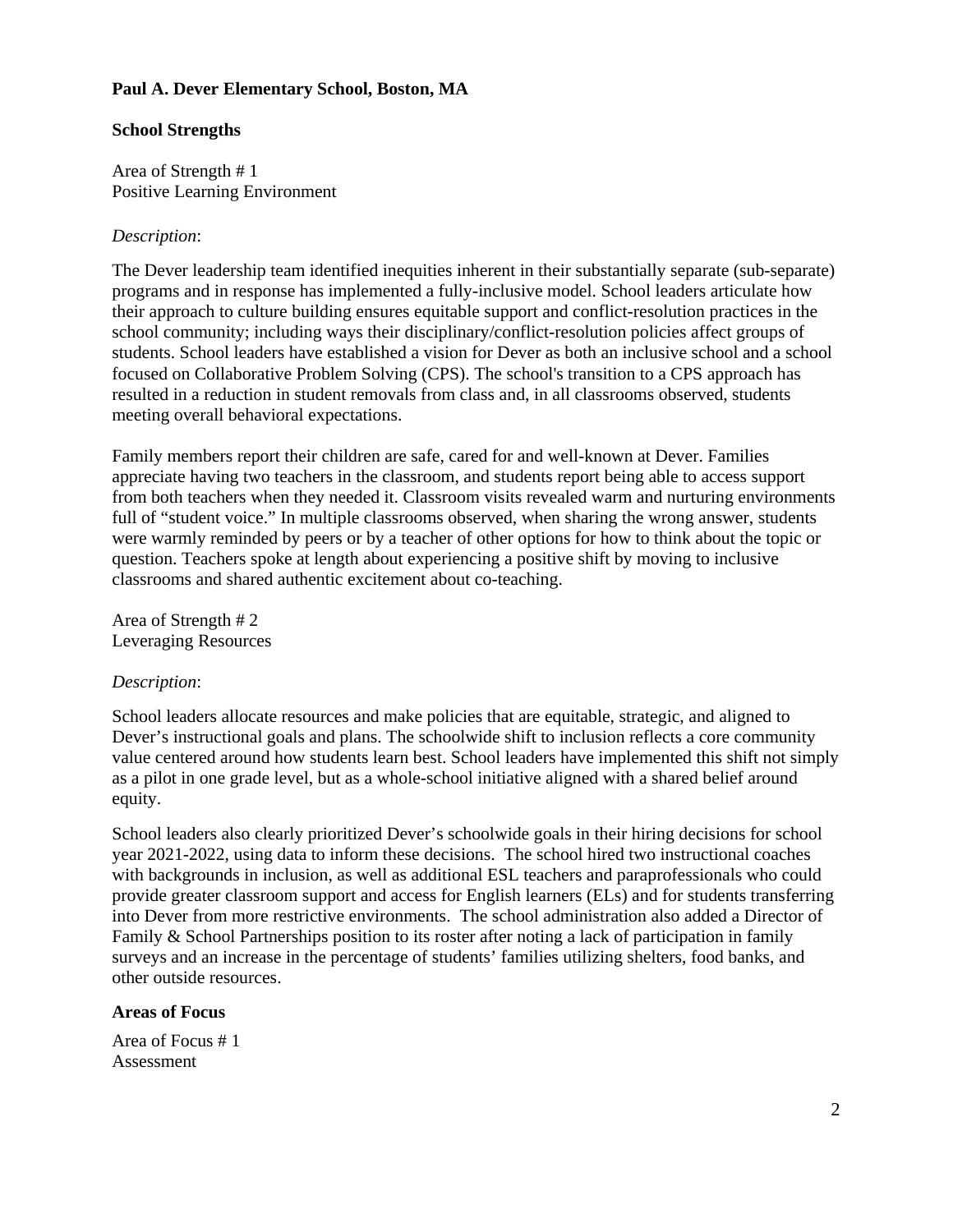#### *Description*:

Teachers utilized checks for understanding (CFUs) in nearly all observed classrooms. Teams are beginning to utilize common assessments to determine student progress toward goals. Teams have used MAP assessment data to determine student placement in the "What I Need" (WIN) period and the "Walk to Learn" math program – intervention periods designed to meet student instructional needs at their level. However, Dever has yet to establish a comprehensive assessment system. Teachers are not yet consistently using common rubrics. Leaders have not yet communicated expectations for teachers' use of data to make instructional decisions in their classrooms. As a result, teachers state that their use of data to plan instruction "varies."

Students and families were unable to provide examples of feedback from teachers. Families shared that they believed a teacher would tell them if their child was not doing well. However, they could not share any examples of being informed of their children's academic progress nor next steps for improvements. A lack of use of assessment data to inform instruction is contributing to a lack of differentiation in classrooms. While teachers in the observed classrooms have facilitated increased engagement, student voice, and discussion, in almost all classrooms students were engaged in doing the same work in the same ways.

Area of Focus # 2 Goals and Action Plans

#### *Description*:

The leadership team shared a clear set of actionable goals generated in collaboration with their Receiver and in response to the prior School Quality Review (SQR). Work completed on some of the goals articulated in the school's action plan was evident in classroom observations. While observers could see meaningful progress toward the overarching goals of the strategic plan enacted in classrooms, there was no evidence of ongoing data gathering and/or analysis to track progress toward goals and improve teacher practice across classrooms. Teachers spoke of being observed regularly but were not aware of a teaching framework or rubric guiding such observations and feedback. Similarly, the leadership team spoke of reviewing observational feedback across coaches and classrooms. However, without a teaching framework or rubric to guide observations and feedback, it will be extremely challenging to: share a common language, make meaning of observed practices, and look for trends related to improving teacher practice across classrooms. Families, as well, were unaware of schoolwide goals or a process to set goals and/or monitor progress toward those goals.

Area of Focus # 3 Pedagogy

#### *Description*:

School leaders and teachers have made significant progress against this indicator in the time since the June 2021 SQR site visit. School leaders articulate a clear vision for instruction which is rooted in a set of beliefs about how students learn best.

Teachers are able to articulate – more fluently and in greater depth than in past visits – the school community's shared beliefs about how students learn best. They also identify concrete instructional strategies and procedures they use to enact the beliefs. Dever teachers attempt to enact these strategies across classrooms. While the quality of enactment varies from classroom to classroom,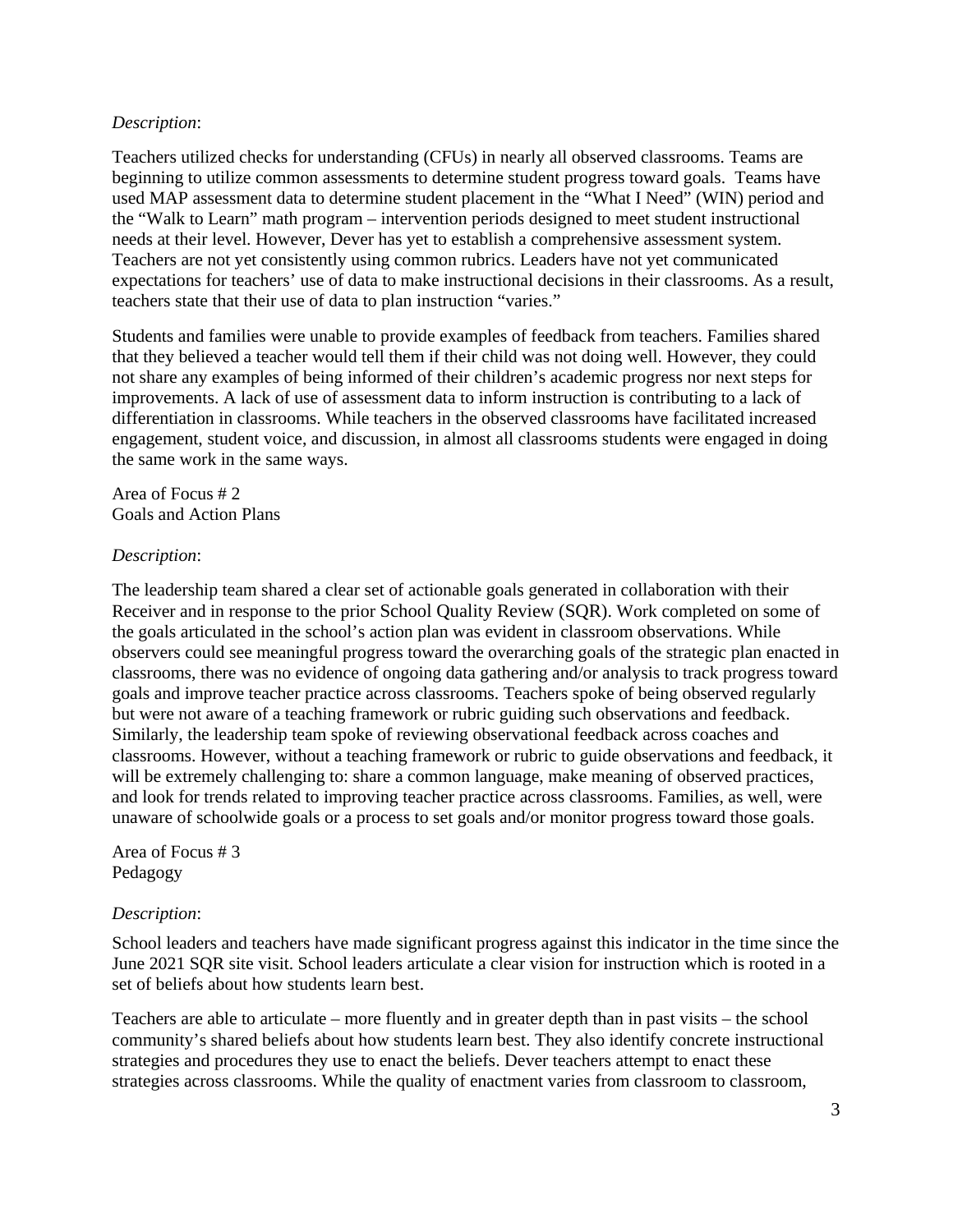there is clear evidence of impact on: student engagement, student ownership of learning, and student work products. In each of the seven core classes visited, teachers provided students with: tasks that required higher-level thinking, opportunities to work independently with grade-level content, and opportunities to engage in discourse with teachers and peers.

In order to ensure lasting impact on student learning and achievement, school leaders must nurture and sustain these newly established instructional practices. They must also increase the number of teachers capable of consistent, high-quality enactment of key strategies.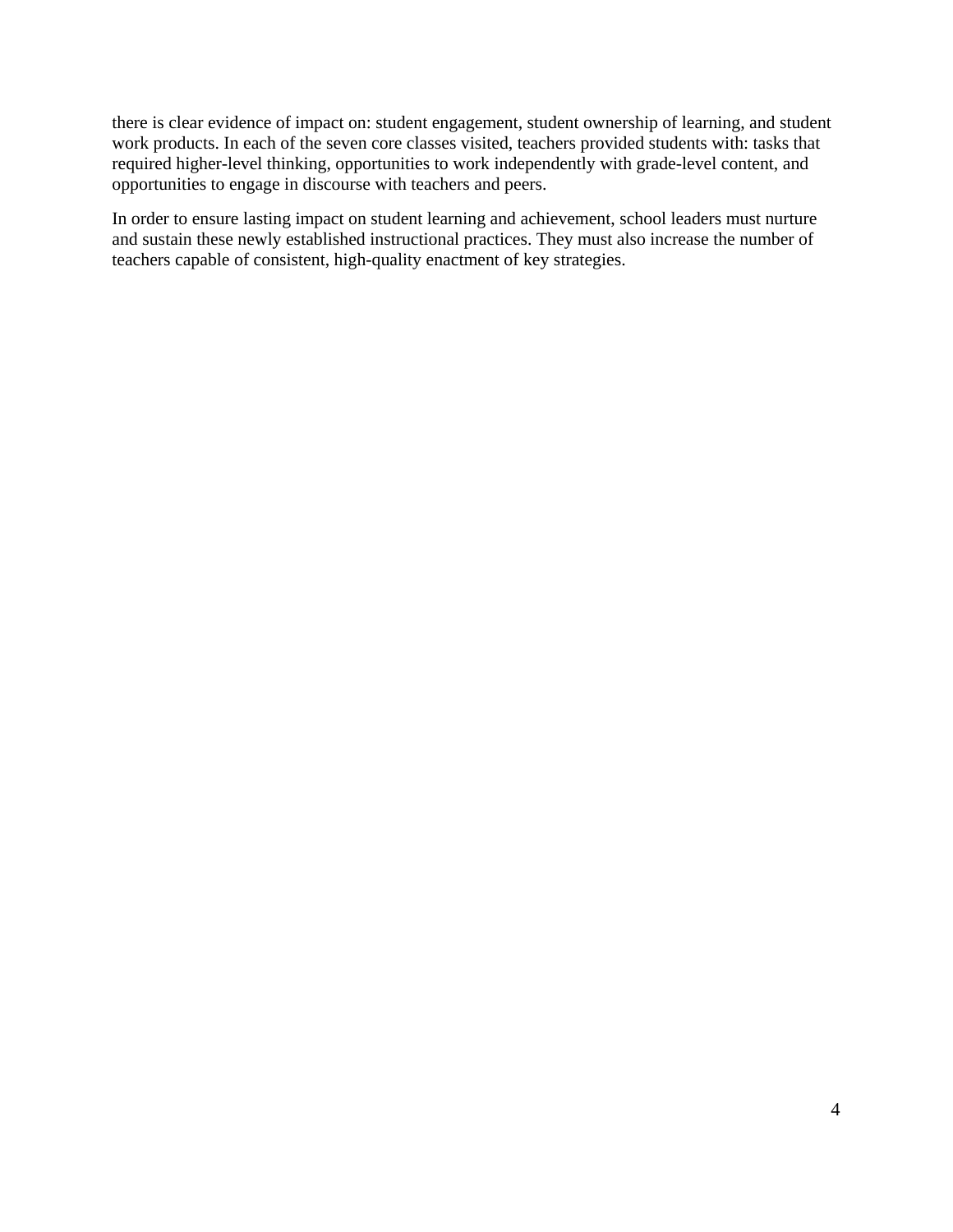#### **2021 Official Accountability Report - Paul A Dever**

| <b>Organization Information</b>                             |                                                   |
|-------------------------------------------------------------|---------------------------------------------------|
| <b>DISTRICT NAME</b><br>Boston (00350000)                   | <b>TITLE I STATUS</b><br>Title I School           |
| <b>SCHOOL</b><br>Paul A Dever (00350268)                    | <b>GRADES SERVED</b><br>PK, K, 01, 02, 03, 04, 05 |
| <b>REGION</b><br>Strategic Transformation                   | <b>FEDERAL DESIGNATION</b>                        |
|                                                             | <b>Accountability Information *</b>               |
| Overall classification Requiring assistance or intervention |                                                   |
| <b>Reason for classification</b>                            |                                                   |

In need of broad/comprehensive support Chronically underperforming school

> **Progress toward improvement targets Accountability percentile** 43% - Moderate progress toward targets 8

#### **Next Generation MCAS Tests 2021 Percent of Students at Each Achievement Level for Paul A Dever**

Data Last Updated September 21, 2021

| <b>Grade and</b>                                                      | <b>Meeting or</b><br><b>Exceeding</b><br><b>Expectations</b> |              | <b>Exceeding</b><br><b>Expectations Expectations</b> |                | <b>Meeting</b> |    | <b>Partially</b><br><b>Meeting</b><br><b>Expectations</b> |    | <b>Not Meeting</b><br><b>Expectations</b> |              | No. of<br><b>Students</b><br><b>Included</b> | Part.<br>Rate | Avg.<br><b>Scaled</b><br><b>Score</b> | Ava<br><b>SGP</b> | <b>Included</b><br>in. |
|-----------------------------------------------------------------------|--------------------------------------------------------------|--------------|------------------------------------------------------|----------------|----------------|----|-----------------------------------------------------------|----|-------------------------------------------|--------------|----------------------------------------------|---------------|---------------------------------------|-------------------|------------------------|
| <b>Subject</b>                                                        | <b>School</b>                                                | <b>State</b> | <b>School State School State</b>                     |                |                |    | <b>School State</b>                                       |    | <b>School</b>                             | <b>State</b> |                                              | $\%$          |                                       |                   | Avg.SGP                |
| GRADE 03 -<br><b>ENGLISH</b><br><b>LANGUAGE</b><br><b>ARTS</b>        | 21                                                           | 51           | $\Omega$                                             | 9              | 21             | 41 | 48                                                        | 39 | 31                                        | 10           | 61                                           | 98            | 480.8                                 | N/A               | N/A                    |
| <b>GRADE 03 -</b><br><b>MATHEMATICS</b>                               | 16                                                           | 33           | 3                                                    | 5              | 13             | 28 | 39                                                        | 40 | 45                                        | 26           | 62                                           | 100           | 473.4                                 | N/A               | N/A                    |
| <b>GRADE 04 -</b><br><b>ENGLISH</b><br><b>LANGUAGE</b><br><b>ARTS</b> | 19                                                           | 49           | $\Omega$                                             | 6              | 19             | 43 | 49                                                        | 38 | 32                                        | 13           | 59                                           | 100           | 479.1                                 | N/A               | N/A                    |
| <b>GRADE 04 -</b><br><b>MATHEMATICS</b>                               | 10                                                           | 33           | $\overline{0}$                                       | $\overline{4}$ | 10             | 29 | 42                                                        | 43 | 47                                        | 24           | 59                                           | 100           | 471.4                                 | N/A               | N/A                    |
| <b>GRADE 05 -</b><br><b>ENGLISH</b><br><b>LANGUAGE</b><br><b>ARTS</b> | 30                                                           | 47           | $\Omega$                                             | 8              | 30             | 39 | 48                                                        | 41 | 22                                        | 12           | 54                                           | 95            | 484.7                                 | 20.5              | 43                     |
| <b>GRADE 05 -</b><br><b>MATHEMATICS</b>                               | 9                                                            | 33           | 0                                                    | 4              | 9              | 29 | 51                                                        | 47 | 40                                        | 20           | 55                                           | 95            | 472.9                                 | 9.1               | 43                     |
| <b>GRADE 05 -</b><br><b>SCIENCE</b>                                   | 5                                                            | 42           | 0                                                    | $\overline{7}$ | 5              | 36 | 56                                                        | 39 | 38                                        | 19           | 55                                           | 97            | 473.8                                 | N/A               | N/A                    |
| <b>GRADES 03 -</b><br>08 - ENGLISH<br><b>LANGUAGE</b><br><b>ARTS</b>  | 23                                                           | 46           | $\Omega$                                             | 8              | 23             | 38 | 48                                                        | 38 | 29                                        | 16           | 174                                          | 98            | 481.4                                 | 20.5              | 43                     |
| <b>GRADES 03 -</b><br>08 -<br><b>MATHEMATICS</b>                      | 12                                                           | 33           | $\mathbf{1}$                                         | 5              | 11             | 29 | 44                                                        | 45 | 44                                        | 22           | 176                                          | 98            | 472.6                                 | 9.1               | 43                     |
| <b>GRADES 05 &amp;</b><br>08 - SCIENCE                                | 5                                                            | 42           | $\Omega$                                             | $\overline{7}$ | 5              | 34 | 56                                                        | 41 | 38                                        | 17           | 55                                           | 97            | 473.8                                 | N/A               | N/A                    |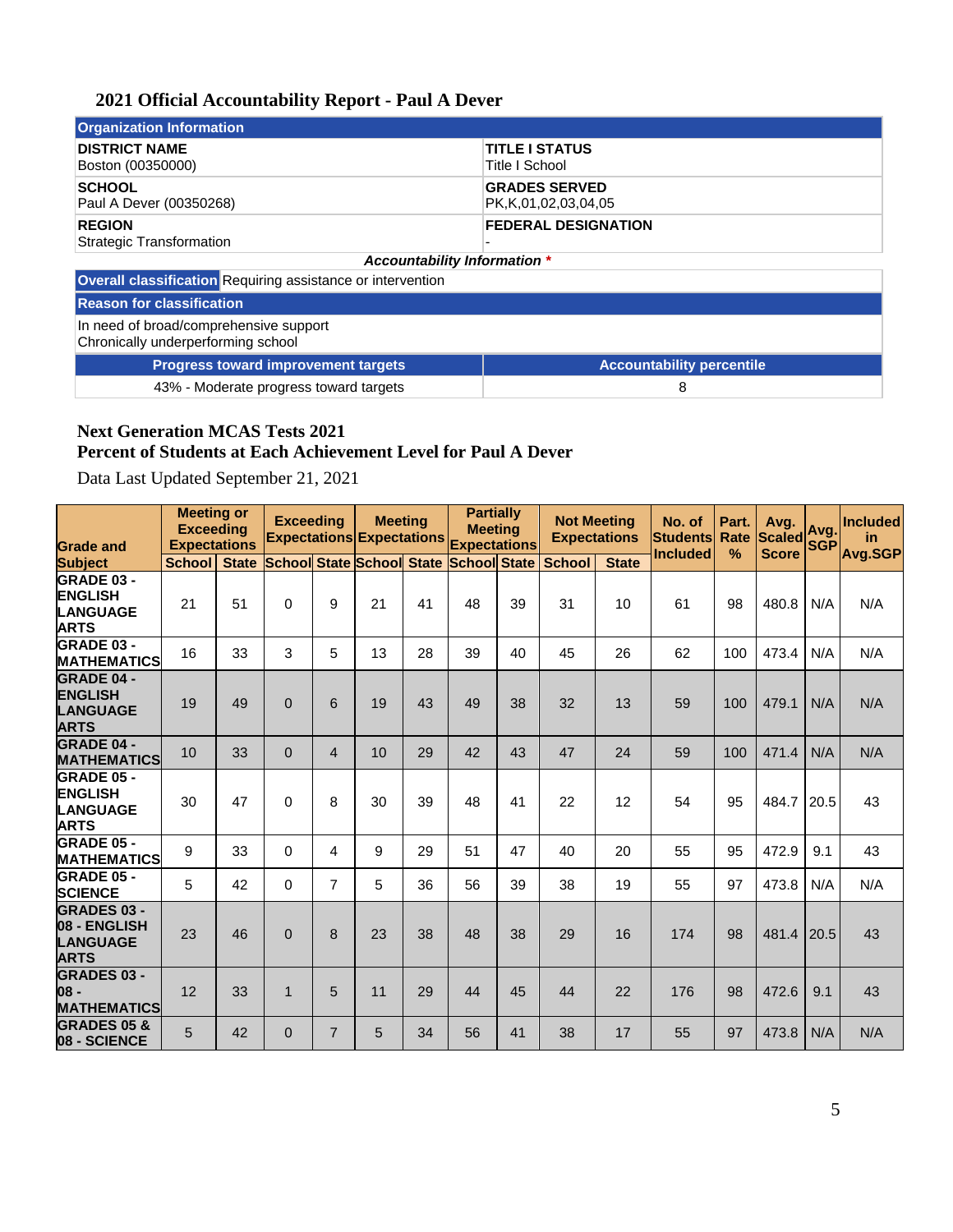#### **UP Academy Holland, Boston, MA**

#### **School Strengths**

Area of Strength # 1 Goals and Action Plans

#### *Description*:

UP Academy Holland (UAH) has a well-articulated and robust strategic action plan, aligned to their turnaround plan, marked by clear goals, benchmarks, and data-gathering structures. School leaders went through a new process of drafting a plan, asking teacher teams to review it and soliciting their feedback. This process increased teachers' understanding of UAH goals and mechanisms to assess progress toward goals. It was clear, through observing the teacher meeting and by reviewing teacher team work, that school leaders are providing teachers with clear direction in their improvement efforts through consistent alignment with schoolwide goals. Teams align the goals of their team meetings with the goals articulated by school leaders and use a clear set of data to define and assess progress toward goals. This strong alignment to schoolwide goals also characterizes the UAH strategic plan, the assessment plan, plans submitted to guide the work of teacher teams, and – most importantly – is reflected in how teachers spoke about professional development (PD) they receive and how their team meetings are used.

Area of Strength # 2 Teacher Teams and Distributed Leadership

#### *Description*:

The UAH leadership team has carved out meaningful time for teams to work on goals aligned to the schoolwide strategic action plan. Teams engage in structured, professional collaboration using a datadriven approach. Each grade team meets daily with an instructional coach as facilitator. That instructional coach leads the team in an intellectual preparation process to prepare lessons that meet individual student needs across content areas and holds a flex meeting each week which allows the team to respond to emerging needs. Grade teams also participate in data meetings with their instructional coaches in order to analyze grade and classwide data.

#### **Areas of Focus**

Area of Focus # 1 Pedagogy

#### *Description:*

While UAH has adopted a high-quality ELA curriculum and structures to support its implementation by teachers, students were not yet consistently demonstrating rigorous habits or higher-order thinking across classrooms observed. A few tasks observed which did require cognitive lift involved students being asked to: identify and consider multiple meanings and interpretations; take and support positions with evidence; engage in disciplined inquiry and thought; use and adapt what is known; and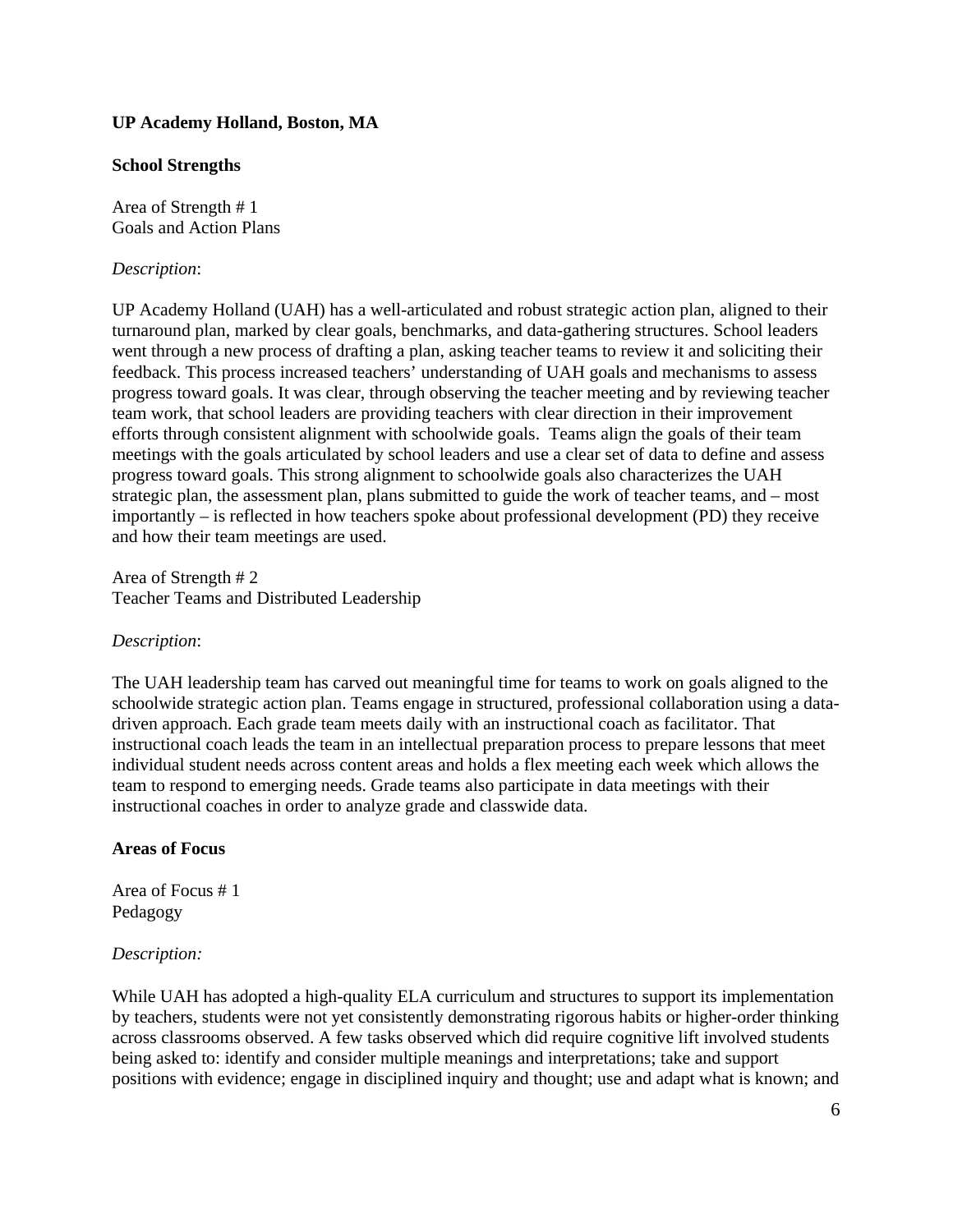apply newly-learned content and skills to new situations. Student discussion skills were beginning to emerge through a "Turn and Talk" activity. In most cases, however, teachers expected students to repeat what a teacher had said rather than to engage in conversations requiring flexible or new thinking, or the construction of deeper meaning.

Both school leaders and teachers espouse a schoolwide vision and definition for quality of instruction. Principal Thompson spoke about students doing "the heavy lifting" and about "student thinking and talking being the best way to learn," as well as "teachers not being the owners of the knowledge." Teachers spoke about a belief in rigor and a belief that every student can access gradelevel content and standards. It is clear that the mindset is in place and that there are beginning structures in place (through the facilitated intellectual prep process) to begin to analyze the cognitive lift required in lessons. The next step will be to ensure that classroom lessons and tasks not only require critical thinking and higher-order thinking but also that there is a shared understanding in place of how to implement tasks and structure discussions so that they facilitate student ownership of learning.

Area of Focus # 2 High Expectations

#### *Description:*

School leaders consistently communicate high expectations for instruction to the staff. Teachers share a schoolwide belief that all children can access grade-level content. A next essential step is to build out a system of accountability associated with these expectations. While the school's chosen curricula are standards-aligned, teachers do not yet consistently possess a robust understanding of the standards they are teaching toward or of those which precede or follow their own grade level's in order to plan intervention or extension for students.

Many students were unclear about how they might know what they should be working on, what they are doing well, and/or their next steps as learners. Family members were unclear on whether their children were being prepared for the next grade and were unable to articulate how they might get feedback on how their children are doing academically.

#### Area of Focus # 3 Student Academic and Developmental Support

#### *Description:*

Teachers and teams use valid, evidence-based screening tools and adhere to a robust assessment plan. Teacher teams regularly use meeting time to analyze achievement data. The school is allocating time and attention to improving intervention supports in order to meet the needs of students, especially in reading – where teachers are engaging in a phonics PD and identifying students for targeted, smallgroup instruction.

While there are multiple pieces of evidence pointing to teachers' collection and analysis of data, there was little evidence of differentiation in instruction during classroom observations. In almost all classrooms observed, each student was working in the same way on the same assignment.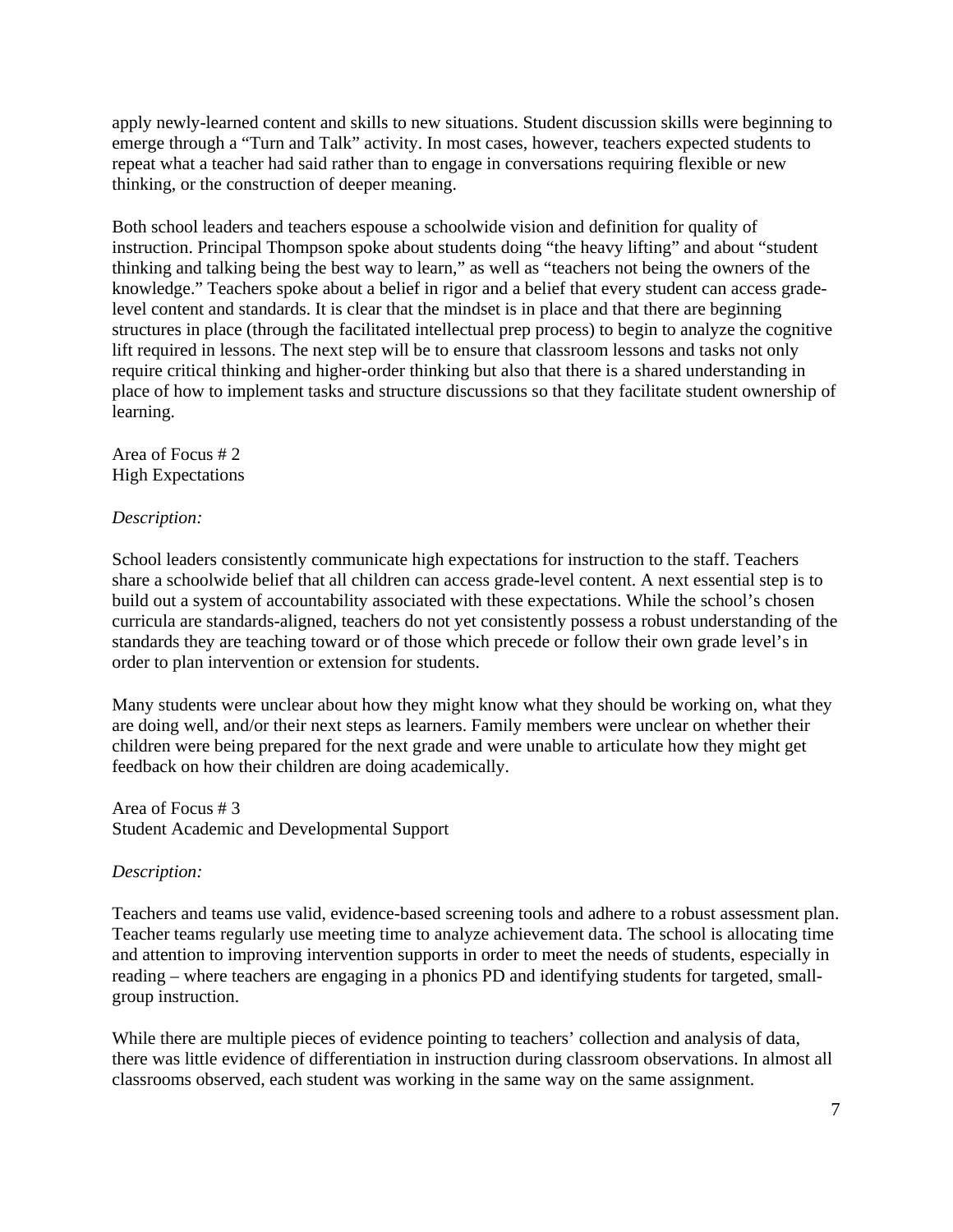Additionally, no evidence was observed (in team meetings, in classroom visits or through direct questioning of teachers) of teachers providing extensions for students who meet or exceed expectations on a given assignment. Students shared that they were always able to ask their teachers for help and support if something was confusing. However, they were unable to articulate how they knew if they were meeting or exceeding expectations on specific assignments. They were similarly unsure of how they were doing overall or what their next steps might be as learners. Similarly, families were unclear about how their children were doing academically and shared that they do not regularly see their children's work or any feedback their children receive in connection with assignments.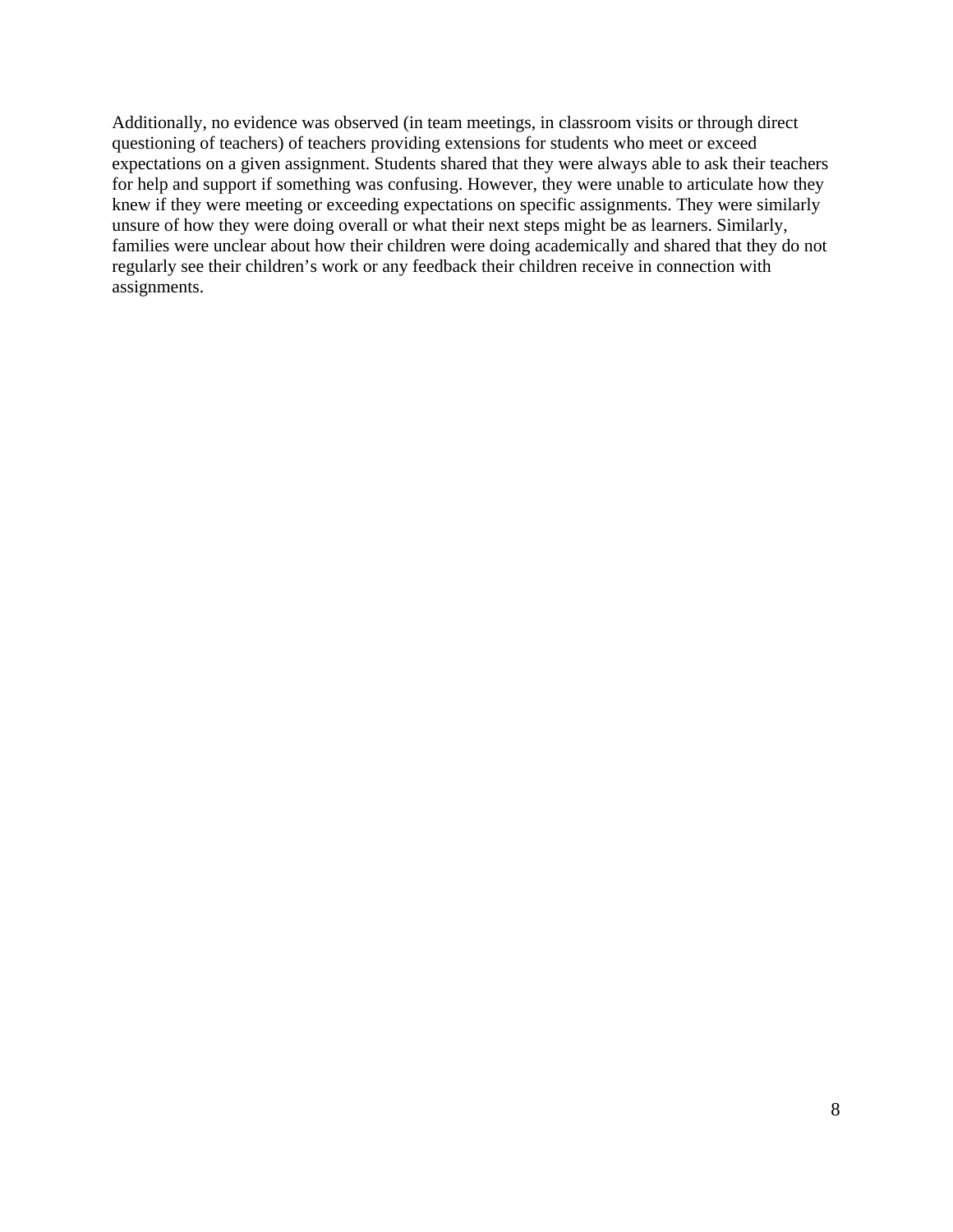#### **2021 Official Accountability Report – UP Academy Holland**

| Organization Information                  |                            |
|-------------------------------------------|----------------------------|
| <b>DISTRICT NAME</b>                      | <b>TITLE I STATUS</b>      |
| Boston (00350000)                         | Title I School             |
| <b>SCHOOL</b>                             | <b>GRADES SERVED</b>       |
| UP Academy Holland (00350167)             | PK,K,01,02,03,04,05        |
| <b>REGION</b><br>Strategic Transformation | <b>FEDERAL DESIGNATION</b> |

**Overall classification** Requiring assistance or intervention

*Accountability Information \**

### **Reason for classification**

In need of broad/comprehensive support Chronically underperforming school

| <b>Progress toward improvement targets</b> | <b>Accountability percentile</b> |
|--------------------------------------------|----------------------------------|
| 72% - Substantial progress toward targets  | 30                               |

#### **Next Generation MCAS Tests 2021 Percent of Students at Each Achievement Level for UP Academy Holland**

Data Last Updated September 21, 2021.

| <b>Grade and</b><br><b>Subject</b>                                    | <b>Meeting or</b><br><b>Exceeding</b><br><b>Expectations</b> |              | <b>Exceeding</b> |                | <b>Meeting</b><br><b>Expectations Expectations</b> | <b>Partially</b><br><b>Meeting</b><br><b>Expectations</b> |                                               | <b>Not Meeting</b><br><b>Expectations</b> |                     | No. of<br><b>Students</b><br>Included | Part.<br>Rate<br>$\frac{0}{2}$ | Avg.<br><b>Scaled</b><br><b>Score</b> | Avg.<br><b>SGP</b> | Included in<br>Avg.SGP |     |
|-----------------------------------------------------------------------|--------------------------------------------------------------|--------------|------------------|----------------|----------------------------------------------------|-----------------------------------------------------------|-----------------------------------------------|-------------------------------------------|---------------------|---------------------------------------|--------------------------------|---------------------------------------|--------------------|------------------------|-----|
|                                                                       | School                                                       | <b>State</b> |                  |                |                                                    |                                                           | <b>School State School State School State</b> |                                           | <b>School State</b> |                                       |                                |                                       |                    |                        |     |
| <b>GRADE 03 -</b><br><b>ENGLISH</b><br><b>LANGUAGE</b><br><b>ARTS</b> | 13                                                           | 51           | 1                | 9              | 12                                                 | 41                                                        | 68                                            | 39                                        | 19                  | 10                                    | 100                            | 96                                    | 482.6              | N/A                    | N/A |
| <b>GRADE 03 -</b><br><b>MATHEMATICS</b>                               | 8                                                            | 33           | $\mathbf{1}$     | 5              | 6                                                  | 28                                                        | 41                                            | 40                                        | 52                  | 26                                    | 93                             | 90                                    | 470.1              | N/A                    | N/A |
| <b>GRADE 04 -</b><br><b>ENGLISH</b><br><b>LANGUAGE</b><br><b>ARTS</b> | 11                                                           | 49           | $\mathbf{0}$     | 6              | 11                                                 | 43                                                        | 56                                            | 38                                        | 34                  | 13                                    | 104                            | 93                                    | 478.0              | N/A                    | N/A |
| <b>GRADE 04 -</b><br><b>MATHEMATICS</b>                               | $\Omega$                                                     | 33           | $\mathbf{0}$     | $\overline{4}$ | $\overline{0}$                                     | 29                                                        | 27                                            | 43                                        | 73                  | 24                                    | 105                            | 94                                    | 460.2              | N/A                    | N/A |
| <b>GRADE 05 -</b><br><b>ENGLISH</b><br><b>LANGUAGE</b><br><b>ARTS</b> | 22                                                           | 47           | 1                | 8              | 20                                                 | 39                                                        | 48                                            | 41                                        | 31                  | 12                                    | 88                             | 95                                    | 480.2              | 28.8                   | 75  |
| <b>GRADE 05 -</b><br><b>MATHEMATICS</b>                               | 6                                                            | 33           | 0                | 4              | 6                                                  | 29                                                        | 52                                            | 47                                        | 42                  | 20                                    | 90                             | 96                                    | 474.1              | 22.7                   | 77  |
| <b>GRADE 05-</b><br><b>SCIENCE</b>                                    | 6                                                            | 42           | 0                | $\overline{7}$ | 6                                                  | 36                                                        | 45                                            | 39                                        | 49                  | 19                                    | 85                             | 91                                    | 471.6              | N/A                    | N/A |
| <b>GRADES 03 - 08</b><br>- ENGLISH<br><b>LANGUAGE</b><br><b>ARTS</b>  | 15                                                           | 46           | $\mathbf{1}$     | 8              | 14                                                 | 38                                                        | 58                                            | 38                                        | 28                  | 16                                    | 292                            | 95                                    | 480.2              | 28.8                   | 75  |
| <b>GRADES 03 - 08</b><br><b>MATHEMATICS</b>                           | $\overline{4}$                                               | 33           | $\Omega$         | 5              | $\overline{4}$                                     | 29                                                        | 39                                            | 45                                        | 57                  | 22                                    | 288                            | 93                                    | 467.7              | 22.7                   | 77  |
| <b>GRADES 05 &amp;</b><br>08 - SCIENCE                                | 6                                                            | 42           | $\mathbf{0}$     | $\overline{7}$ | 6                                                  | 34                                                        | 45                                            | 41                                        | 49                  | 17                                    | 85                             | 91                                    | 471.6              | N/A                    | N/A |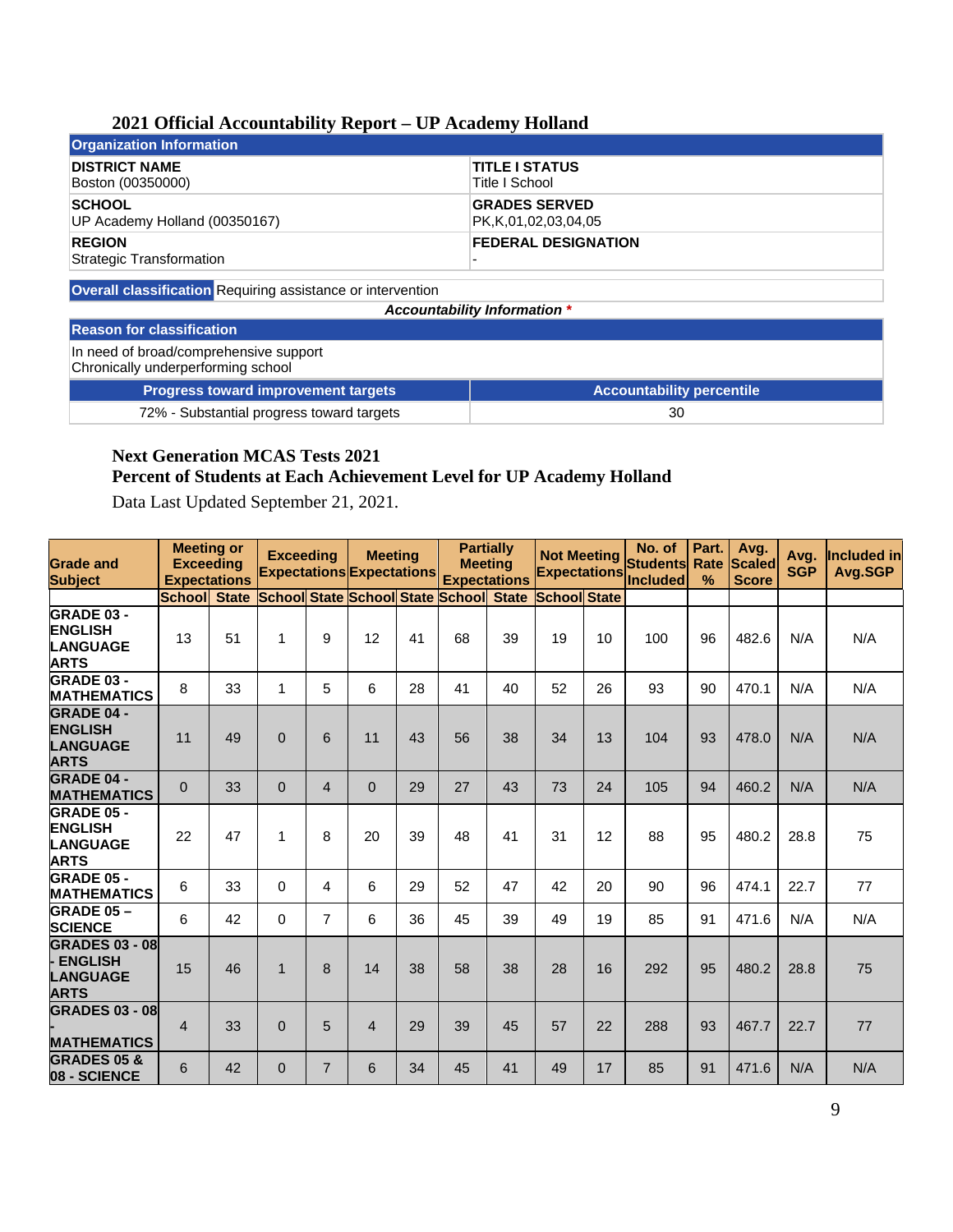#### **Morgan Full Service Community School, Holyoke, MA**

#### **School Strengths**

Area of Strength # 1 Teacher Support and Supervision

#### *Description:*

Morgan school leaders are in classrooms frequently, either individually or in groups. Group visits allow for norming and calibration. School leaders, the staff who are most qualified to focus on instruction, have protected time within their schedules to devote to instruction and are spending more time on instruction than on non-instructional issues. This pattern emerged during last year's SQR and became even more pronounced this year with the addition of a staff member who is focused on overseeing operations. This additional position has allowed both the school's principal and its assistant principal to allocate meaningful time to classroom observations and 1:1 meetings with teachers during which they provide critical feedback.

Teachers feel well-supported. They spoke of receiving frequent cycles of observation and feedback. In particular, they shared that they truly appreciate the way members of the leadership team are "in the work with them" and will roll up their sleeves in order to plan with them, rehearse lessons, and even create materials with/for them.

#### **Areas of Focus**

Area of Focus # 1 Pedagogy

#### *Description*:

School leaders articulate a vision for common practices across classrooms that includes: academic monitoring, checks for understanding (CFUs), and student discourse (less teacher talk, more student talk). This vision includes a focus on students doing the "heavy lifting" and releasing students from direct instruction in order to create time for student ownership of learning. Additionally, leaders spoke about expecting rigorous, standards-aligned work to be presented to all students along with differentiated access and scaffolding for students with demonstrated need.

Teachers currently hold varying beliefs about what the instructional vision entails and how they are expected to put that vision into practice. As a result, classroom visits revealed inconsistent evidence of the practices cited by school leaders as schoolwide expectations. It became evident, in talking with teachers and observing teacher practice, that teachers currently lack a shared understanding of what each of the components of the vision should look like in practice.

There was little to no evidence of student discourse nor a decrease of teacher voice in any of the classrooms observed. Additionally, teachers did not consistently provide students with rigorous, standards-aligned academic tasks. In most cases, all students were working on the same task in the same way. In some instances, teachers over-scaffolded the work for all students. There was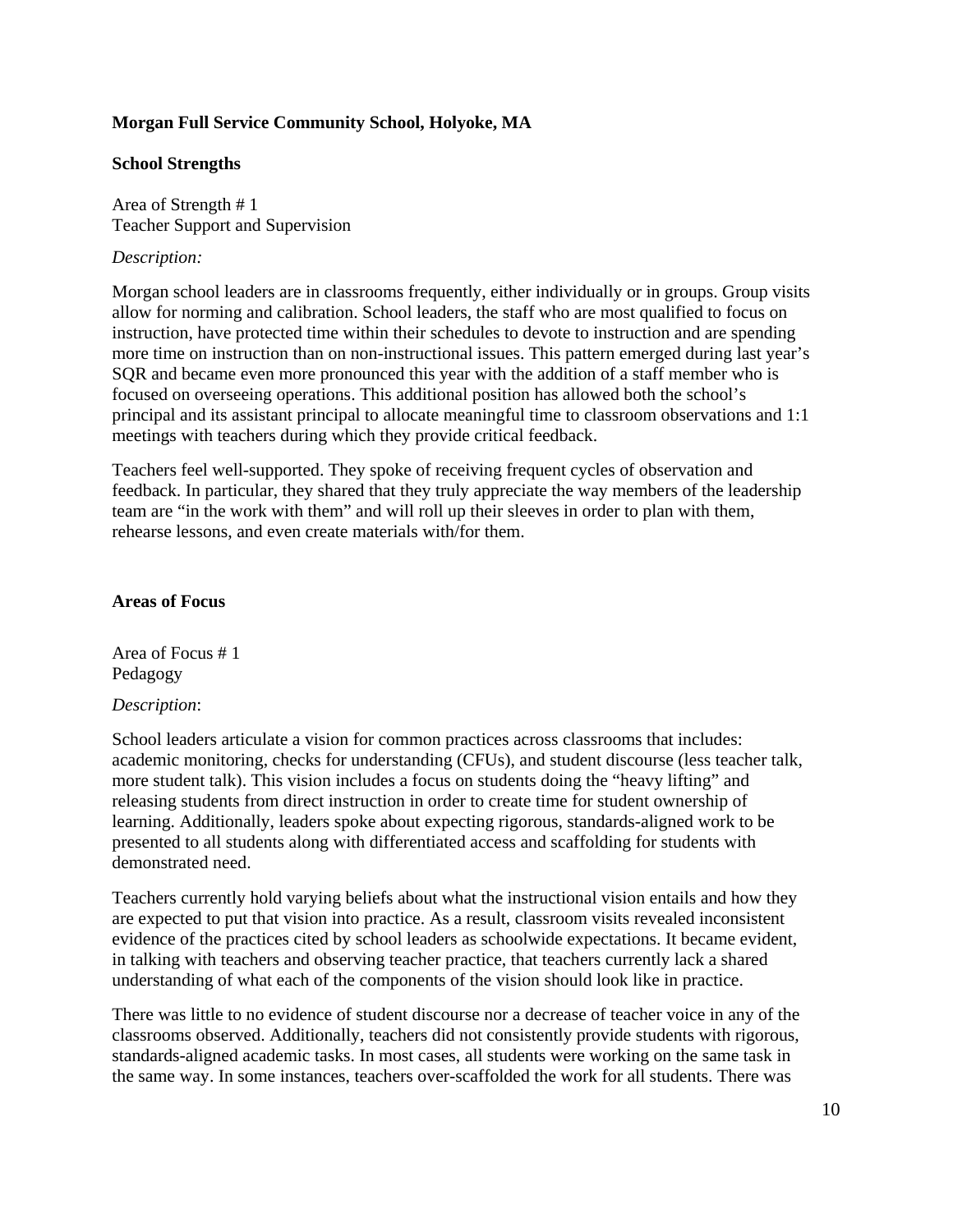also no evidence of students being released to do heavy lifting. Teachers were observed keeping students in whole groups for too long and missing opportunities to shift thinking work to students.

Area of Focus # 2 Positive Learning Environment

#### *Description***:**

Morgan is in the third year of using a Positive Behavior Interventions and Supports (PBIS) curriculum and approach. School leaders and the adjustment counselor (AC) shared that intense focus has been placed on consistent use of reward tickets for respectful, responsible, and safe behavior – as well as for engagement in academic tasks. School leaders and the AC shared that one focus for social-emotional learning (SEL) professional development (PD) has been centering the importance of narrating for students why they are receiving reward tickets. However, classroom observations did not show evidence of consistency nor fidelity in PBIS implementation: very few teachers and/or paraprofessionals were issuing tickets. Only in one case across classroom observations did a teacher give a ticket and narrate why the student was receiving the ticket.

The AC also spoke about introducing a School Store as part of the PBIS curriculum – as a way to build buy-in and excitement for the ticket system. Students spoke of their excitement about the store but only one student could articulate why tickets are given.

Other inconsistencies in climate were also observed. Parents shared their concern that the school's support systems may overlook quiet children with high needs. Students' descriptions of the school climate contained inconsistencies that mirrored the inconsistencies observed in pedagogy. For example, while some students spoke about Quiet Corners equipped with deescalation tools (i.e., slime, kinetic sand) to be used when they were having a difficult time, others shared that there were no such spaces in their classrooms.

Area of Focus # 3 High Expectations

#### *Description:*

There is a significant disconnect between what leaders say they are working toward and what reviewers observed across classrooms and heard from teachers, students, and families. Classroom observations revealed pervasive inconsistencies in all indicators and domains. Additionally, there was no evidence of a classroom which could serve as a model for the high expectations articulated by school leaders.

The Instructional Leadership Team has taken some steps to set expectations (through a redesigned teacher support system) and allocated PD time toward high-leverage focus points such as PBIS implementation. However, no pattern of evidence emerged consistent with what leaders said would be evident around school culture or instruction.

In addition, families also shared a lack of understanding of their children's academic performance. Similarly, students could not identify how they knew areas they needed to work on, nor clear next steps related to their learning.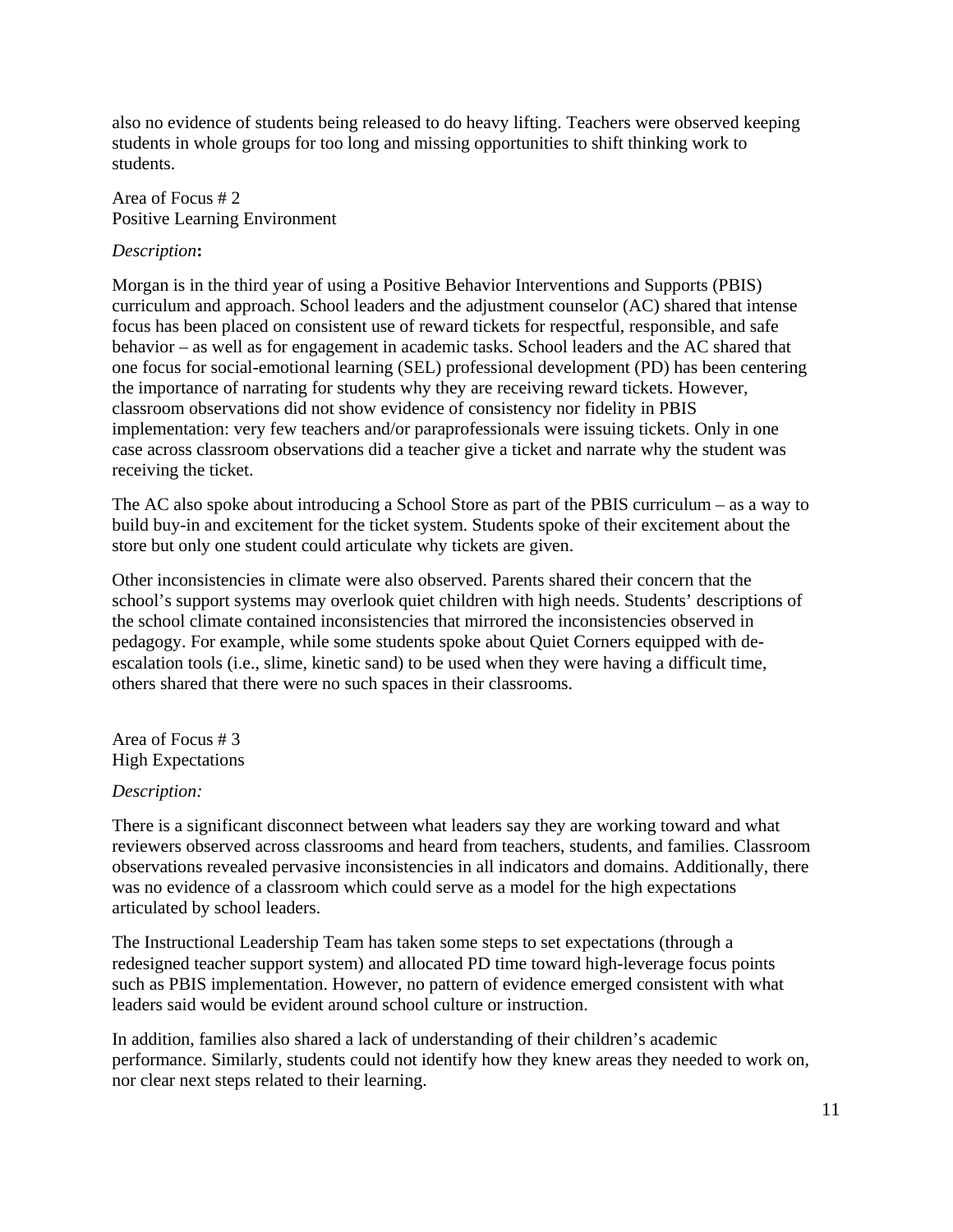# **2021 Official Accountability Report – Morgan Full Service Community School**

| <b>Organization Information</b>                                              |                                               |  |  |  |  |  |  |
|------------------------------------------------------------------------------|-----------------------------------------------|--|--|--|--|--|--|
| <b>DISTRICT NAME</b><br>Holyoke (01370000)                                   | <b>TITLE I STATUS</b><br>Title I School       |  |  |  |  |  |  |
| <b>SCHOOL</b><br>Morgan Full Service Community School (01370025)             | <b>GRADES SERVED</b><br>PK, K, 01, 02, 03, 04 |  |  |  |  |  |  |
| <b>REGION</b><br><b>Strategic Transformation</b>                             | <b>FEDERAL DESIGNATION</b>                    |  |  |  |  |  |  |
|                                                                              | <b>Accountability Information *</b>           |  |  |  |  |  |  |
| <b>Overall classification Requiring assistance or intervention</b>           |                                               |  |  |  |  |  |  |
| <b>Reason for classification</b>                                             |                                               |  |  |  |  |  |  |
| In need of broad/comprehensive support<br>Chronically underperforming school |                                               |  |  |  |  |  |  |

Low subgroup performance: Economically disadvantaged -High needs

| <b>Progress toward improvement targets</b> | <b>Accountability percentile</b> |
|--------------------------------------------|----------------------------------|
| 49% - Moderate progress toward targets     |                                  |

# **Next Generation MCAS Tests 2021**

**Percent of Students at Each Achievement Level for Morgan Full Service Community School** Data Last Updated September 21, 2021.

|                                                                             | <b>Meeting or</b><br><b>Exceeding</b><br><b>Expectations</b> |    | <b>Exceeding</b>                       |                |          | <b>Meeting</b><br><b>Expectations Expectations</b> |    | <b>Partially</b><br><b>Meeting</b> |    | <b>Expectations</b> |                                    | <b>Not Meeting</b><br>Expectations Students Rate Scaled Avg.SGP |              |     |         |  | No. of Part. Avg. |  | <b>Included</b><br>-in |
|-----------------------------------------------------------------------------|--------------------------------------------------------------|----|----------------------------------------|----------------|----------|----------------------------------------------------|----|------------------------------------|----|---------------------|------------------------------------|-----------------------------------------------------------------|--------------|-----|---------|--|-------------------|--|------------------------|
| <b>Grade and</b><br><b>Subject</b>                                          |                                                              |    | School State School State School State |                |          |                                                    |    |                                    |    |                     | School State School State Included | %                                                               | <b>Score</b> |     | Avg.SGP |  |                   |  |                        |
| <b>GRADE 03 -</b><br><b>ENGLISH</b><br><b>LANGUAGE</b><br><b>ARTS</b>       | 11                                                           | 51 | $\Omega$                               | 9              | 11       | 41                                                 | 67 | 39                                 | 22 | 10                  | 36                                 | 95                                                              | 479.0        | N/A | N/A     |  |                   |  |                        |
| <b>GRADE 03 -</b><br><b>MATHEMATICS</b>                                     | 0                                                            | 33 | $\Omega$                               | 5              | $\Omega$ | 28                                                 | 25 | 40                                 | 75 | 26                  | 36                                 | 95                                                              | 459.1        | N/A | N/A     |  |                   |  |                        |
| <b>GRADE 04 -</b><br><b>ENGLISH</b><br><b>LANGUAGE</b><br><b>ARTS</b>       | 13                                                           | 49 | 3                                      | 6              | 10       | 43                                                 | 45 | 38                                 | 43 | 13                  | 40                                 | 100 <sub>l</sub>                                                | 477.5        | N/A | N/A     |  |                   |  |                        |
| <b>GRADE 04 -</b><br><b>MATHEMATICS</b>                                     | $\Omega$                                                     | 33 | $\Omega$                               | $\overline{4}$ | $\Omega$ | 29                                                 | 18 | 43                                 | 83 | 24                  | 40                                 | 100                                                             | 456.5        | N/A | N/A     |  |                   |  |                        |
| <b>GRADES 03 - 08 -</b><br><b>ENGLISH</b><br><b>LANGUAGE</b><br><b>ARTS</b> | 12                                                           | 46 | $\mathbf{1}$                           | 8              | 11       | 38                                                 | 55 | 38                                 | 33 | 16                  | 76                                 | 98                                                              | 478.2        | N/A | N/A     |  |                   |  |                        |
| <b>GRADES 03 - 08 -</b><br><b>MATHEMATICS</b>                               | $\Omega$                                                     | 33 | $\Omega$                               | 5              | $\Omega$ | 29                                                 | 21 | 45                                 | 79 | 22                  | 76                                 | 98                                                              | 457.7        | N/A | N/A     |  |                   |  |                        |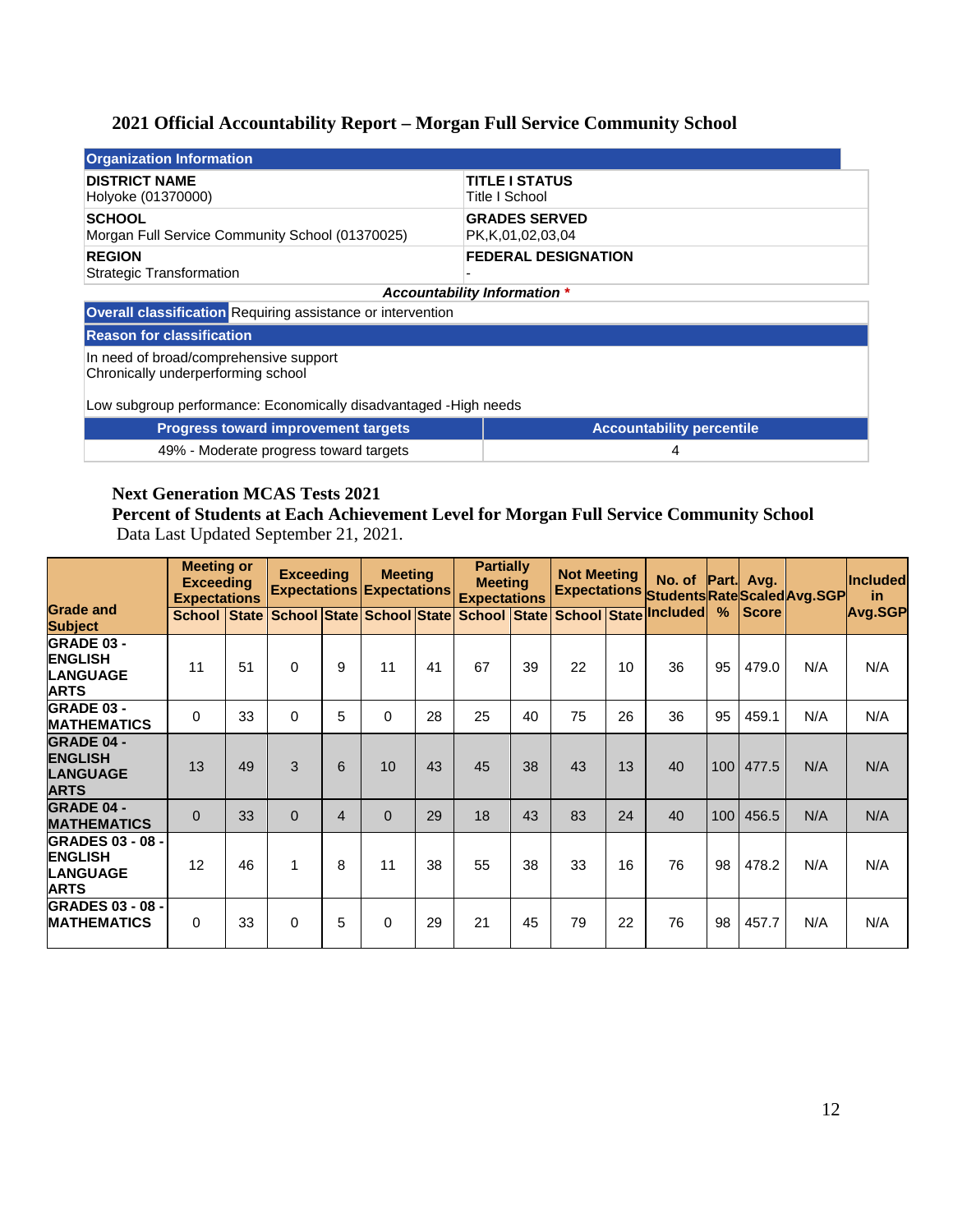#### **John Avery Parker Elementary School, New Bedford, MA**

#### **School Strengths**

Area of Strength # 1 Teacher Teams and Distributed Leadership

#### *Description:*

All teachers are engaged in structured professional learning collaborations that promote the achievement of school goals. Grade teams include special educators and ESL teachers, which enables teams to focus on differentiation and meeting student needs. The 3rd-grade teacher team was observed loosely using the planning-for-learning cycle and focusing on the landscape of learning, which are important structures for learning-cycle planning as articulated by Parker's instructional leadership team (ILT).

Grade teams take ownership of the grade cohort of students by providing intervention time called "Pride blocks" in both ELA and math. Pride blocks are an example of Parker teachers using data to inform decisions about how to group students into small, cross-class groups in order to provide intervention. Pride blocks are also a clear example of how teacher teams work together from assessment data, beginning with MCAS, to identify need and provide intervention across the grade. Additionally, there is evidence that the school has distributed leadership responsibilities, as there are teacher team leaders, teacher mentors, and teachers taking ownership of school goals.

Area of Strength # 2 Continuous Improvement

#### *Description:*

Parker school leaders are able to articulate the goals they are working on and data that informed the goal-setting process. The instructional goal, for example, came directly from MCAS data pointing to a schoolwide deficiency in ELA specific to comprehension. Teachers and leaders collaborated to identify root-causes for this deficiency. This work produced the following focus for instructional improvement: In order to improve ELA outcomes – specifically, to strengthen comprehension – teachers need to provide complex tasks that allow for exploration/investigation and student discourse. There was some emerging evidence, in ELA classroom visits, of rich student discourse.

Teachers report and documents show that weekly PD, facilitated by school leaders, is always connected to schoolwide goals. Teacher teams each work on one of the schoolwide goals. Teachers can articulate how this work is unfolding on each team. The next step in this area is to ensure data tracking and progress monitoring on each of the schoolwide goals and to also ensure that there are structures in place for teacher teams to share out and learn from the work each team is doing.

#### **Areas of Focus**

Area of Focus # 1 Pedagogy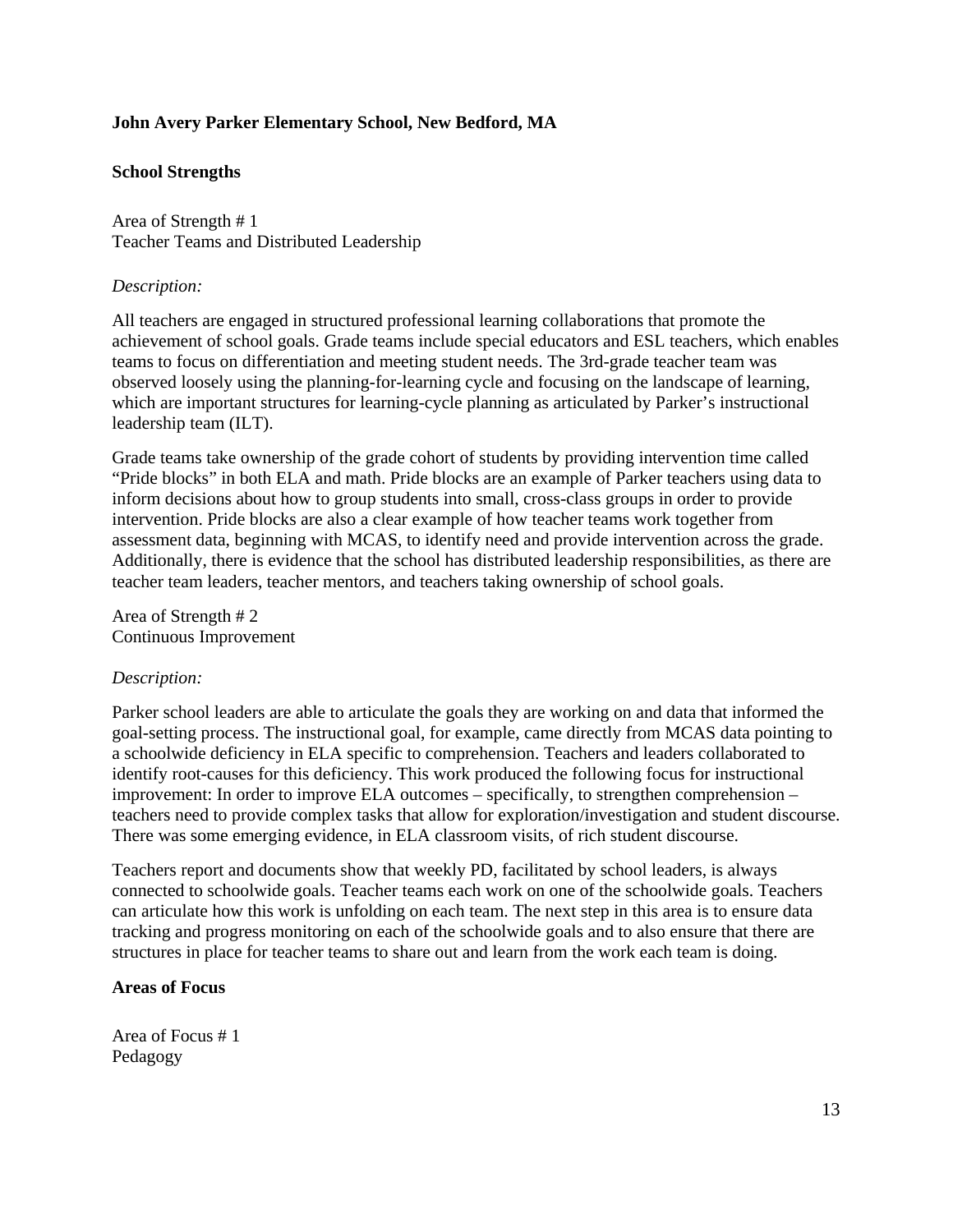#### *Description:*

Parker leaders articulate a well-developed set of beliefs about how students learn best. The school has selected curricula that align with those beliefs. School leaders guide teachers to examine curriculum through the lens of the planning-for-learning cycle. Classroom observations demonstrate that teachers require additional practice and would benefit from an observational cycle that results in well-aligned feedback and coaching in order to meet the expectations of the pedagogical approach.

Inconsistencies were observed across classrooms. In some classrooms, evidence existed of all of the most impactful components of the instructional vision, including: a complex task, appropriate time spent on that task, and student discourse in small groups, partnerships and/or whole-class discussions. Other classes visited were "approaching" the expectations of the instructional vision. And in still other classes, the instructional vision had not yet taken hold.

There were also inconsistencies in classroom observations in math. Strong implementation of the vision for math was seen in several classrooms including a  $2<sup>nd</sup>$ -grade math congress where students shared their thinking and work. In other classes, however, there was evidence of missed opportunities to deepen student understanding of different strategies for approaching a problem and to help students develop flexibility with these strategies.

Area of Focus # 2 Teacher Support and Supervision

#### *Description:*

School leaders have made progress against this indicator over the prior school year. Teachers spoke of consistent walkthroughs happening multiple times during the week. They also reported receiving some informal feedback from these walkthroughs (i.e., in hallway conversations, by email). Some teachers spoke about the walkthroughs as being associated with social-emotional learning (SEL) check-ins with students, while some spoke about the walkthroughs being focused on instructional moves. Hence, there was not evidence of feedback being either consistent or individualized for teachers so that it is specific to what was observed in their classrooms.

The school has not yet fully implemented a research-based teaching framework to provide regular feedback to teachers. School leaders have developed a Parker Observation Tracker and associated rubric. This may represent the beginnings of the school's research-based teaching framework; however, teachers who were interviewed were unaware of this framework and how it might/will be used.

Area of Focus # 3 Positive Learning Environment

#### *Description:*

As is the case to some degree in all schools this year, the Parker team has new work to do to reorient students to being back in community after months of not being in school in person. Teachers and leaders spoke about Collaborative Problem Solving (CPS) and a new focus on group problem-solving meetings.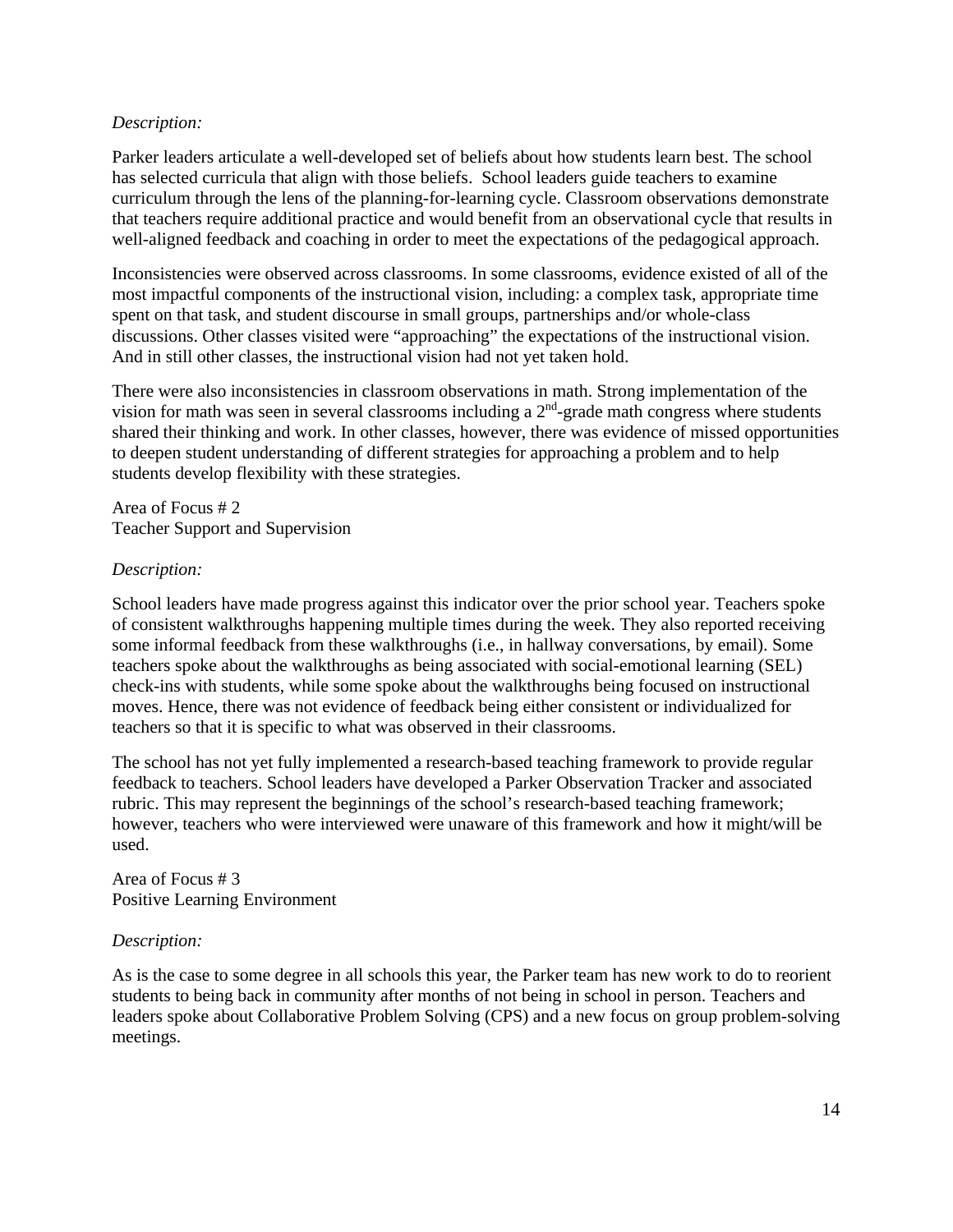Classroom observations showed unevenness in classroom culture and engagement. In some classrooms, structures of accountability were not in place. Partner or group work, in some cases, seemed to be going on for too long – to the point where students got off task and there were no teacher redirections, check-ins, nor naming of expectations. This was especially true in 5th-grade and Kindergarten classes observed.